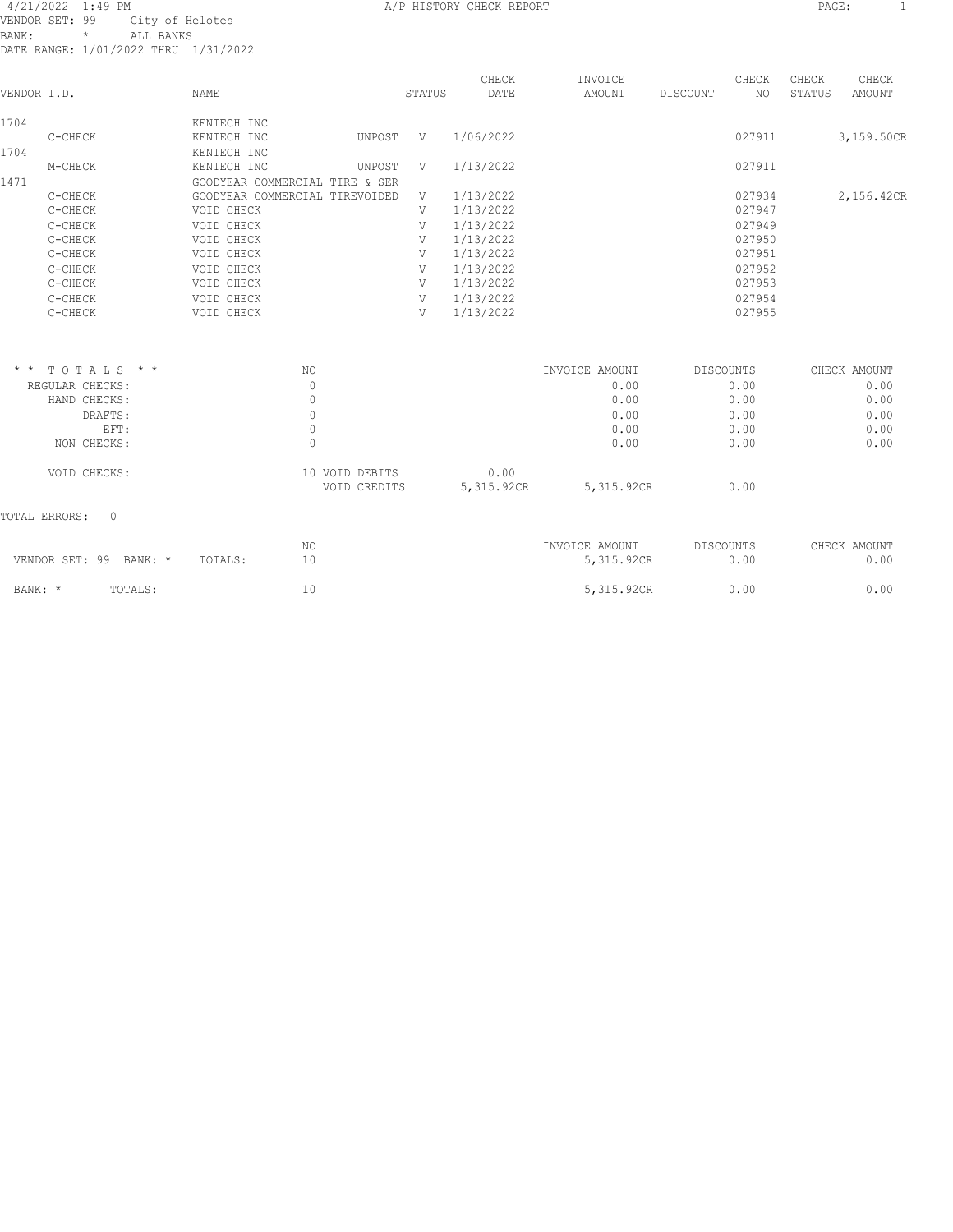4/21/2022 1:49 PM A/P HISTORY CHECK REPORT PAGE: 2 VENDOR SET: 99 City of Helotes BANK: APFB FROST/GF OPERATING DATE RANGE: 1/01/2022 THRU 1/31/2022

| PAGE: |  |  |
|-------|--|--|
|       |  |  |

| VENDOR I.D. |                   | NAME                                                                 | STATUS          | CHECK<br>DATE | INVOICE<br>AMOUNT | DISCOUNT | CHECK<br>NO | CHECK<br>STATUS | CHECK<br>AMOUNT |
|-------------|-------------------|----------------------------------------------------------------------|-----------------|---------------|-------------------|----------|-------------|-----------------|-----------------|
| 1471        |                   | GOODYEAR COMMERCIAL TIRE & SER                                       |                 |               |                   |          |             |                 |                 |
|             | I-017-1235382     | LABOR FOR TIRE REPLACEMENT                                           | V               | 9/30/2021     | 311.88            |          | 027598      |                 |                 |
|             | $I-182599$        | TIRE REPLACEMENT #5387                                               | V               | 9/30/2021     | 278.02            |          | 027598      |                 |                 |
|             | I-182649          | TIRES FOR E3                                                         | V               | 9/30/2021     | 1,566.52          |          | 027598      |                 | 2,156.42        |
| 1471        | M-CHECK           | GOODYEAR COMMERCIAL TIRE & SER<br>GOODYEAR COMMERCIAL TIREUNPOST     | V               | 1/13/2022     |                   |          | 027598      |                 | 2,156.42CR      |
| 2320        |                   | ARACILI GARCIA<br>I-REIMB FINGERPRINTS REIMB FOR PREEMP FINGERPRINTS | R               | 1/06/2022     | 10.21             |          | 027900      |                 | 10.21           |
|             |                   |                                                                      |                 |               |                   |          |             |                 |                 |
| 0042        |                   | CITY PUBLIC SERVICE                                                  |                 |               |                   |          |             |                 |                 |
|             | I-3000530099 1121 | CITY PUBLIC SERVICE                                                  | $\mathbb{R}$    | 1/06/2022     | 943.52            |          | 027901      |                 |                 |
|             | I-3000819534 1121 | CITY PUBLIC SERVICE                                                  | R               | 1/06/2022     | 39.49             |          | 027901      |                 |                 |
|             | I-3001085347 1121 | CITY PUBLIC SERVICE                                                  | $\mathbb{R}$    | 1/06/2022     | 672.34            |          | 027901      |                 |                 |
|             | I-3002417564 1121 | CITY PUBLIC SERVICE                                                  | $\mathbb{R}$    | 1/06/2022     | 333.46            |          | 027901      |                 |                 |
|             | I-3002452349 1121 | CITY PUBLIC SERVICE                                                  | $R_{\parallel}$ | 1/06/2022     | 883.74            |          | 027901      |                 |                 |
|             | I-3002471776 1121 | CITY PUBLIC SERVICE                                                  | $\mathbb{R}$    | 1/06/2022     | 1,809.24          |          | 027901      |                 |                 |
|             | I-3002501943 1121 | CITY PUBLIC SERVICE                                                  | $\mathbb{R}$    | 1/06/2022     | 16.38             |          | 027901      |                 |                 |
|             | I-3002510668 1121 | CITY PUBLIC SERVICE                                                  | $\mathbb{R}$    | 1/06/2022     | 11.50             |          | 027901      |                 |                 |
|             | I-3002510675 1121 | CITY PUBLIC SERVICE                                                  | R               | 1/06/2022     | 9.16              |          | 027901      |                 |                 |
|             | I-3002530708 1121 | CITY PUBLIC SERVICE                                                  | $\mathbb{R}$    | 1/06/2022     | 11.93             |          | 027901      |                 |                 |
|             | I-3002531134 1121 | CITY PUBLIC SERVICE                                                  | R               | 1/06/2022     | 8.84              |          | 027901      |                 |                 |
|             | I-3002825167 1121 | CITY PUBLIC SERVICE                                                  | $\mathbb{R}$    | 1/06/2022     | 59.80             |          | 027901      |                 |                 |
|             | I-3002836202 1121 | CITY PUBLIC SERVICE                                                  | R               | 1/06/2022     | 52.86             |          | 027901      |                 |                 |
|             | I-3002838864 1121 | CITY PUBLIC SERVICE                                                  | $\mathbb{R}$    | 1/06/2022     | 76.85             |          | 027901      |                 |                 |
|             | I-3003167893 1121 | CITY PUBLIC SERVICE                                                  | R               | 1/06/2022     | 8.94              |          | 027901      |                 |                 |
|             | I-3003381122 1121 | CITY PUBLIC SERVICE                                                  | $\mathbb{R}$    | 1/06/2022     | 62.24             |          | 027901      |                 |                 |
|             | I-3003381144 1121 | CITY PUBLIC SERVICE                                                  | R               | 1/06/2022     | 41.91             |          | 027901      |                 |                 |
|             | I-3003495095 1121 | CITY PUBLIC SERVICE                                                  | $\mathbb{R}$    | 1/06/2022     | 9.91              |          | 027901      |                 |                 |
|             | I-3004685375 1121 | CITY PUBLIC SERVICE                                                  | R               | 1/06/2022     | 32.44             |          | 027901      |                 | 5,084.55        |
| 2055        |                   | CULLIGAN WATER CONDITIONING                                          |                 |               |                   |          |             |                 |                 |
|             | I-0199151         | CULLIGAN WATER CONDITIONING                                          | $R_{\parallel}$ | 1/06/2022     | 51.00             |          | 027902      |                 | 51.00           |
| 1051        |                   | DAMARIS SERNA                                                        |                 |               |                   |          |             |                 |                 |
|             | I-DEC 2021        | PD CLEANING                                                          | R               | 1/06/2022     | 360.00            |          | 027903      |                 | 360.00          |
| 0643        |                   | DAVIDSON & TROILO REAM & GARZA                                       |                 |               |                   |          |             |                 |                 |
|             | $I - 32849$       | NOV 21 PROSECUTOR FEES                                               | R               | 1/06/2022     | 1,434.94          |          | 027904      |                 |                 |
|             | $I - 32850$       | NOV 21 LEGAL FEES                                                    | R               | 1/06/2022     | 1,398.16          |          | 027904      |                 | 2,833.10        |
| 1148        |                   | EDWARD AQUIFER AUTHORITY                                             |                 |               |                   |          |             |                 |                 |
|             | I-202112300022    | WELL REGISTRATION FEE                                                | R               | 1/06/2022     | 25.00             |          | 027905      |                 | 25.00           |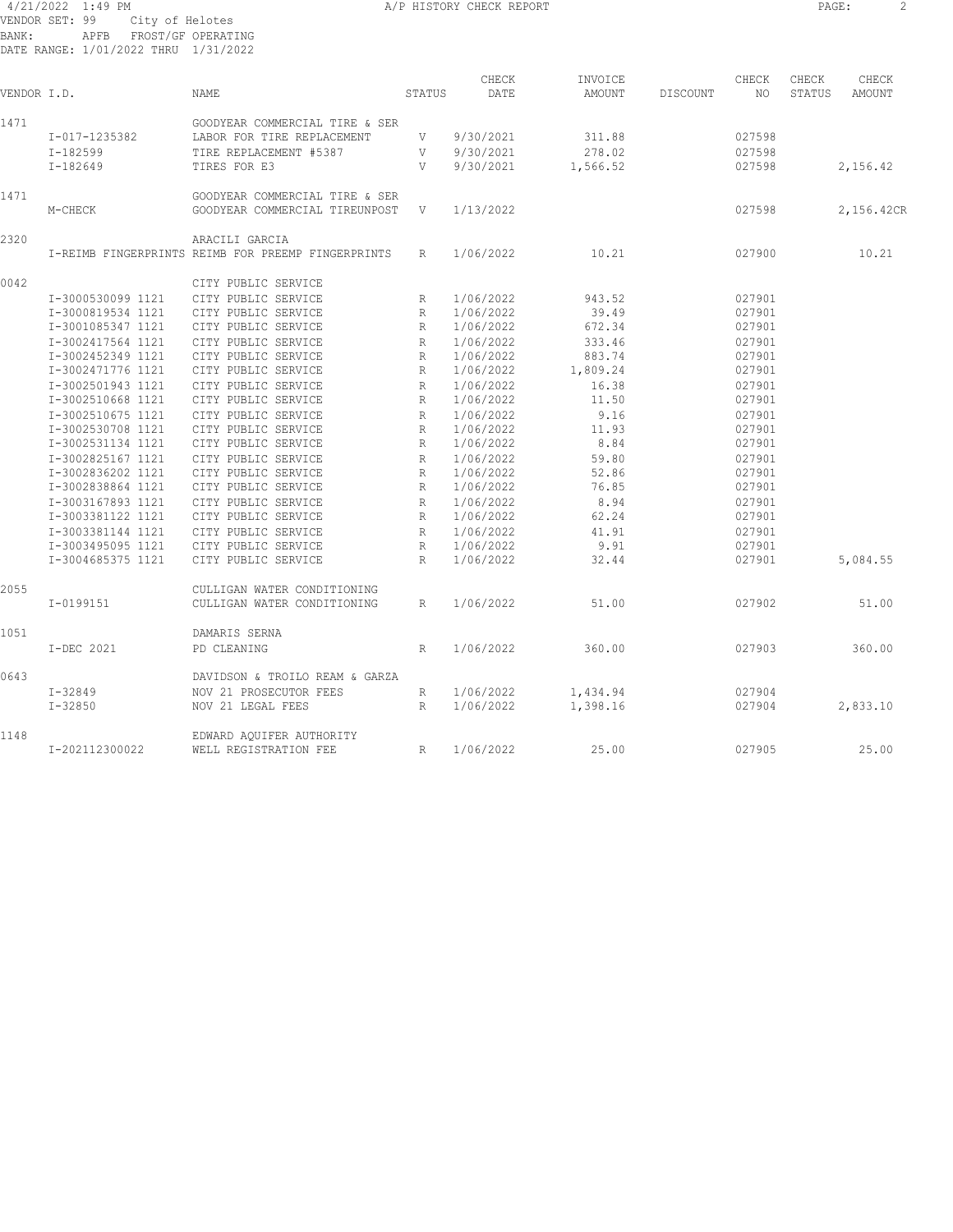#### 4/21/2022 1:49 PM A/P HISTORY CHECK REPORT PAGE: 3 VENDOR SET: 99 City of Helotes BANK: APFB FROST/GF OPERATING DATE RANGE: 1/01/2022 THRU 1/31/2022

| VENDOR I.D. |                    | NAME                                               | STATUS       | CHECK<br>DATE | INVOICE<br>AMOUNT | DISCOUNT | CHECK<br>NO | CHECK<br>STATUS | CHECK<br>AMOUNT |  |
|-------------|--------------------|----------------------------------------------------|--------------|---------------|-------------------|----------|-------------|-----------------|-----------------|--|
| 2150        | $I - 416552$       | GREAT SOUTH TEXAS CORPORATION<br>REPLACMENT CPUS   | R            | 1/06/2022     | 10,498.20         |          | 027906      |                 | 10,498.20       |  |
| 1583        | $I - 21 - 16054$   | HEAT SAFETY EOUIPMENT LLC<br>SCBA ANNUAL FIT TESTS | R            | 1/06/2022     | 520.00            |          | 027907      |                 | 520.00          |  |
| 1731        |                    | HERC RENTALS INC                                   |              |               |                   |          |             |                 |                 |  |
|             | I-32170448001      | STEEL DRUM PARRIGIN PARK                           | R            | 1/06/2022     | 1,410.00          |          | 027908      |                 | 1,410.00        |  |
| 0069        |                    | HOME DEPOT INC                                     |              |               |                   |          |             |                 |                 |  |
|             | I-1024345          | CHRISTMAS LIGHTS                                   | R            | 1/06/2022     | 44.90             |          | 027909      |                 |                 |  |
|             | I-5024255          | INSECTICIDE CITY HALL                              | R            | 1/06/2022     | 20.91             |          | 027909      |                 |                 |  |
|             | I-5024577          | STORAGE FOR DECORATIONS                            | R            | 1/06/2022     | 319.80            |          | 027909      |                 |                 |  |
|             | I-6041897          | CHRISTMAS WREATH                                   | $\mathbb{R}$ | 1/06/2022     | 49.98             |          | 027909      |                 |                 |  |
|             | $I - 8613093$      | BATTERY LIGHTS                                     | R            | 1/06/2022     | 16.56             |          | 027909      |                 |                 |  |
|             |                    |                                                    |              |               |                   |          |             |                 |                 |  |
|             | $I-9043653$        | RAT TRAPS                                          | $\mathbb{R}$ | 1/06/2022     | 11.94             |          | 027909      |                 |                 |  |
|             | I-9043664          | DECO FOR AC TRUCK                                  | R            | 1/06/2022     | 82.20             |          | 027909      |                 |                 |  |
|             | I-9093260          | DECO FOR CHRISTMAS FLOATS                          | R            | 1/06/2022     | 134.56            |          | 027909      |                 | 680.85          |  |
| 1988        |                    | INDUSTRIAL CHEM LABS SVCS                          |              |               |                   |          |             |                 |                 |  |
|             | I-342449           | PLANT ELIMINATOR                                   | R            | 1/06/2022     | 335.03            |          | 027910      |                 | 335.03          |  |
| 1704        |                    | KENTECH INC                                        |              |               |                   |          |             |                 |                 |  |
|             | $I - 29175$        | ORTLY INSPECTION TO GENERATORS                     | V            | 1/06/2022     | 962.50            |          | 027911      |                 |                 |  |
|             | $I - 29176$        | REPAIR FD GENERATOR                                | V            | 1/06/2022     | 2,197.00          |          | 027911      |                 | 3,159.50        |  |
| 1704        |                    | KENTECH INC                                        |              |               |                   |          |             |                 |                 |  |
|             | M-CHECK            | KENTECH INC<br>UNPOST                              | V            | 1/13/2022     |                   |          | 027911      |                 | 3,159.50CR      |  |
| 0166        |                    | LEXISNEXIS RISK DATA MNGMNT IN                     |              |               |                   |          |             |                 |                 |  |
|             | I-1206821-20211130 | ACCURANT FEE NOV 21                                | R            | 1/06/2022     | 115.00            |          | 027912      |                 | 115.00          |  |
| 0427        |                    | MARIO A TREVINO                                    |              |               |                   |          |             |                 |                 |  |
|             | $I - 010422$       | COURT JAN 4 22                                     | R            | 1/06/2022     | 500.00            |          | 027913      |                 | 500.00          |  |
| 0559        |                    | MONARCH TROPHY STUDIO                              |              |               |                   |          |             |                 |                 |  |
|             | I-635107           | TENURE AWARDS                                      | R            | 1/06/2022     | 906.15            |          | 027914      |                 | 906.15          |  |
| 1196        |                    | MONTY JOE MCGUFFIN                                 |              |               |                   |          |             |                 |                 |  |
|             | I-NOV 2021         | HEALTH INSPECTOR 1121                              | R            | 1/06/2022     | 650.00            |          | 027915      |                 | 650.00          |  |
| 1724        |                    | MUNICIPAL CODE CORPORATION                         |              |               |                   |          |             |                 |                 |  |
|             | I-00368290         | ORD CODIFICATION SUPP 9                            | $\mathbb{R}$ | 1/06/2022     | 1,584.00          |          | 027916      |                 | 1,584.00        |  |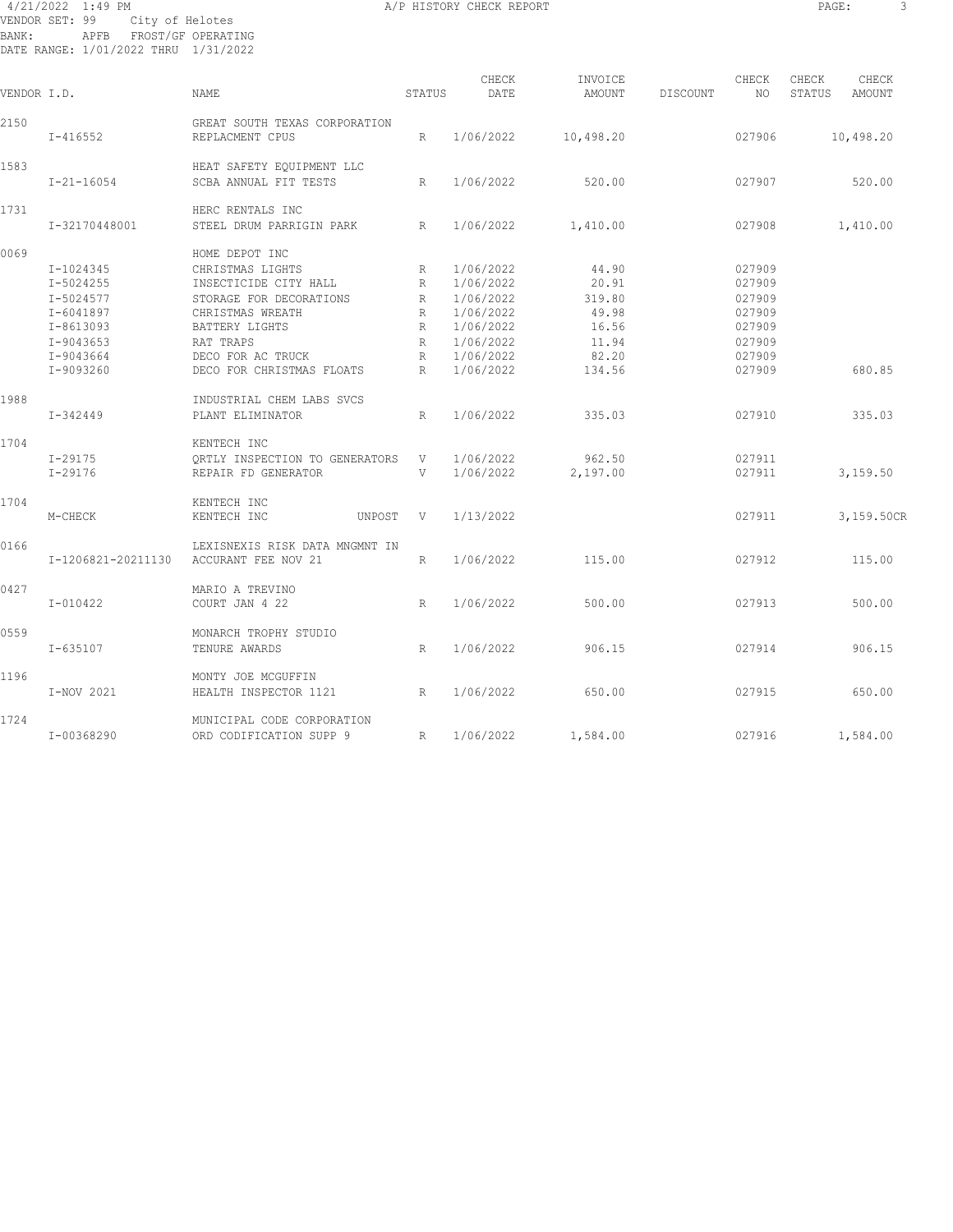#### 4/21/2022 1:49 PM A/P HISTORY CHECK REPORT PAGE: 4 VENDOR SET: 99 City of Helotes BANK: APFB FROST/GF OPERATING DATE RANGE: 1/01/2022 THRU 1/31/2022

| VENDOR I.D. |                                                                | <b>NAME</b>                                                                                      | STATUS                           | CHECK<br>DATE                                                 | INVOICE<br>AMOUNT                        | DISCOUNT | CHECK<br>NO.                                   | CHECK<br>STATUS | CHECK<br>AMOUNT |
|-------------|----------------------------------------------------------------|--------------------------------------------------------------------------------------------------|----------------------------------|---------------------------------------------------------------|------------------------------------------|----------|------------------------------------------------|-----------------|-----------------|
| 0112        | I-67854789                                                     | PRAXAIR DIST INC<br>EMS OXYGEN                                                                   | R                                | 1/06/2022                                                     | 126.52                                   |          | 027917                                         |                 | 126.52          |
| 0700        | I-23721                                                        | RAPTURE GRAPHICS<br>NAMETAG FOR S BAYLISS                                                        | R                                | 1/06/2022                                                     | 35.00                                    |          | 027918                                         |                 | 35.00           |
| 1651        | I-11L0119942563                                                | READY REFRESH BY NESTLE<br>WATER SVC CITY HALL                                                   | R                                | 1/06/2022                                                     | 194.83                                   |          | 027919                                         |                 | 194.83          |
| 0809        | $I-102281$                                                     | RX TECHNOLOGY<br>JAN 22 SVC AGREEMENT                                                            | R                                | 1/06/2022                                                     | 3,500.00                                 |          | 027920                                         |                 | 3,500.00        |
| 1403        | I-0129339                                                      | SERVICE UNIFORM RENTAL<br>SERVICE UNIFORM RENTAL                                                 | R                                | 1/06/2022                                                     | 137.44                                   |          | 027921                                         |                 |                 |
| 2319        | I-0130571                                                      | SERVICE UNIFORM RENTAL<br>STEPHANIE VULLO                                                        | R                                | 1/06/2022                                                     | 137.44                                   |          | 027921                                         |                 | 274.88          |
|             | I-REIMB LICENSE                                                | REIMB FOR STATE EXAM                                                                             | R                                | 1/06/2022                                                     | 26.00                                    |          | 027922                                         |                 | 26.00           |
| 1098        | I-3398689M<br>I-3467922M                                       | STRYKER SALES CORP<br>MEDICAL SUPPLIES<br>MEDICAL SUPPLIES                                       | R<br>R                           | 1/06/2022<br>1/06/2022                                        | 969.00<br>365.50                         |          | 027923<br>027923                               |                 | 1,334.50        |
| 2124        | I-121339<br>$I - 130874$<br>$I-F33299$<br>I-F33352<br>I-F33413 | TOM LOFTUS INC<br>PULLEY FOR VENTRAC<br>REPLACE VENTRAC PART<br>LATE FEE<br>LATE FEE<br>LATE FEE | R<br>R<br>R<br>R<br>$\mathbb{R}$ | 1/06/2022<br>1/06/2022<br>1/06/2022<br>1/06/2022<br>1/06/2022 | 149.39<br>458.02<br>2.24<br>2.24<br>2.24 |          | 027924<br>027924<br>027924<br>027924<br>027924 |                 | 614.13          |
| 1093        | I-730001532224                                                 | TXTAG<br>APWA TOLL FEES J MAIR                                                                   | R                                | 1/06/2022                                                     | 41.96                                    |          | 027925                                         |                 | 41.96           |
| 0777        | I-114-12684057<br>I-114-12692404                               | UNITED SITE SERVICES<br>CITY PARK PORTOPOTTY<br>PARRIGIN PARK PORTOPOTTY                         | R<br>R                           | 1/06/2022<br>1/06/2022                                        | 190.16<br>190.88                         |          | 027926<br>027926                               |                 | 381.04          |
| 2318        | $I - 28216$                                                    | USIO OUTPUT SOLUTIONS INC.<br>VETERANS DAY PROGRAMS                                              | R                                | 1/06/2022                                                     | 66.25                                    |          | 027927                                         |                 | 66.25           |
| 1883        | I-2976478                                                      | XEROX CORPORATION<br>DEC PRINTER LEASE & PART OCT                                                | R                                | 1/06/2022                                                     | 2,175.48                                 |          | 027928                                         |                 | 2,175.48        |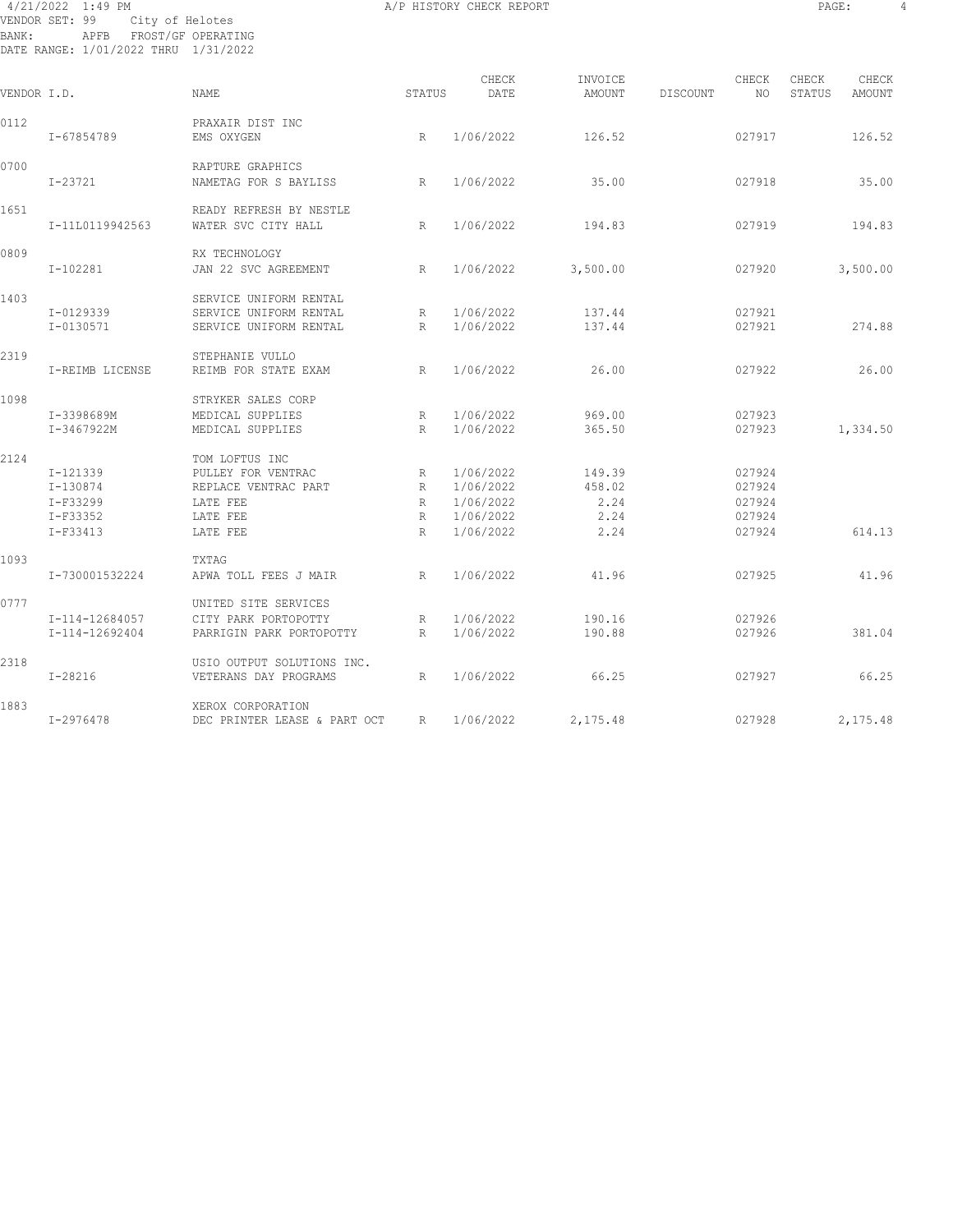#### 4/21/2022 1:49 PM A/P HISTORY CHECK REPORT PAGE: 5 VENDOR SET: 99 City of Helotes BANK: APFB FROST/GF OPERATING DATE RANGE: 1/01/2022 THRU 1/31/2022

| ٠<br>- -<br>$\sim$ |  |
|--------------------|--|
|                    |  |

| VENDOR I.D. |                 | <b>NAME</b>                    | STATUS       | CHECK<br>DATE     | INVOICE<br>AMOUNT | DISCOUNT | CHECK<br>NO | CHECK<br>STATUS | CHECK<br>AMOUNT |  |
|-------------|-----------------|--------------------------------|--------------|-------------------|-------------------|----------|-------------|-----------------|-----------------|--|
| 1721        |                 | A T & T                        |              |                   |                   |          |             |                 |                 |  |
|             | I-182081661     | NOV 21 PHONE BILL              | R            | 1/13/2022         | 1,547.75          |          | 027929      |                 |                 |  |
|             | I-2553576603    | DEC 21 PHONE BILL              | R            | 1/13/2022         | 1,540.12          |          | 027929      |                 | 3,087.87        |  |
| 1991        |                 | ADVANCE STORES COMPANY INC     |              |                   |                   |          |             |                 |                 |  |
|             | I-3602131923272 | OIL FOR VEHICLE                | R            | 1/13/2022         | 12.93             |          | 027930      |                 |                 |  |
|             | I-3602133723728 | OIL FOR VEHICLE                | R            | 1/13/2022         | 11.53             |          | 027930      |                 | 24.46           |  |
| 2196        |                 | BETA TECHNOLOGY INC            |              |                   |                   |          |             |                 |                 |  |
|             | $I - 652140$    | DISINFECTANT AND SUPPLIES      | R            | 1/13/2022         | 388.09            |          | 027931      |                 | 388.09          |  |
| 0029        |                 | <b>BRUCE C BEALOR</b>          |              |                   |                   |          |             |                 |                 |  |
|             | I-DECEMBER 2021 | DECEMBER PLAN REV AND INSPECT  | $\mathbb{R}$ | 1/13/2022         | 12,330.00         |          | 027932      |                 | 12,330.00       |  |
| 1757        |                 | ELITE LIGHTING DESIGNS INC     |              |                   |                   |          |             |                 |                 |  |
|             | I-11249         | BALANCE FOR CITY HALL LIGHTS   | R            | 1/13/2022         | 1,170.00          |          | 027933      |                 | 1,170.00        |  |
| 1471        |                 | GOODYEAR COMMERCIAL TIRE & SER |              |                   |                   |          |             |                 |                 |  |
|             | I-017-1235382   | LABOR FOR TIRE REPLACEMENT     | V            | 1/13/2022 Reissue |                   |          | 027934      |                 |                 |  |
|             | I-182599        | TIRE REPLACEMENT #5387         | V            | 1/13/2022 Reissue |                   |          | 027934      |                 |                 |  |
|             | $I - 182649$    | TIRES FOR E3                   | V            | 1/13/2022 Reissue |                   |          | 027934      |                 |                 |  |
| 1471        |                 | GOODYEAR COMMERCIAL TIRE & SER |              |                   |                   |          |             |                 |                 |  |
|             | M-CHECK         | GOODYEAR COMMERCIAL TIREVOIDED | V            | 1/13/2022         |                   |          | 027934      |                 | 2,156.42CR      |  |
| 1236        |                 | HENRY SCHEIN INC               |              |                   |                   |          |             |                 |                 |  |
|             | I-14166233      | HENRY SCHEIN INC               | R            | 1/13/2022         | 92.00             |          | 027935      |                 |                 |  |
|             | I-14166234      | HENRY SCHEIN INC               | R            | 1/13/2022         | 502.40            |          | 027935      |                 |                 |  |
|             | I-14877449      | HENRY SCHEIN INC               | R            | 1/13/2022         | 525.37            |          | 027935      |                 |                 |  |
|             | I-14904559      | HENRY SCHEIN INC               | R            | 1/13/2022         | 447.66            |          | 027935      |                 | 1,567.43        |  |
| 1718        |                 | J W PEPPER & SON INC           |              |                   |                   |          |             |                 |                 |  |
|             | I-363900526     | MUSIC FOR HACB                 | R            | 1/13/2022         | 266.99            |          | 027936      |                 | 266.99          |  |
| 1704        |                 | KENTECH INC                    |              |                   |                   |          |             |                 |                 |  |
|             | $I - 29175 - 1$ | ORTLY INSPECTION TO GENERATORS | R            | 1/13/2022         | 962.50            |          | 027937      |                 |                 |  |
|             | $I - 29176 - 1$ | REPAIRS TO FD GENERATOR        | R            | 1/13/2022         | 2,197.00          |          | 027937      |                 | 3,159.50        |  |
| 1196        |                 | MONTY JOE MCGUFFIN             |              |                   |                   |          |             |                 |                 |  |
|             | I-DECEMBER 2021 | HEALTH INSP FEES DEC 21        | R            | 1/13/2022         | 650.00            |          | 027938      |                 | 650.00          |  |
| 0793        |                 | OFFICE DEPOT INC               |              |                   |                   |          |             |                 |                 |  |
|             | I-207054938001  | PAPER TOWELS                   | R            | 1/13/2022         | 34.42             |          | 027939      |                 |                 |  |
|             | I-208913329001  | OFFICE DEPOT INC               | $\mathbb{R}$ | 1/13/2022         | 167.74            |          | 027939      |                 |                 |  |
|             | I-208915834001  | OFFICE DEPOT INC               | $\mathbb{R}$ | 1/13/2022         | 49.62             |          | 027939      |                 |                 |  |
|             | I-208915836001  | ADDRESS STAMP                  | R            | 1/13/2022         | 26.99             |          | 027939      |                 |                 |  |
|             | I-217566135001  | DRY ERASE CALENDAR             | R            | 1/13/2022         | 28.79             |          | 027939      |                 |                 |  |
|             | I-21756695001   | OFFICE SUPPLIES                | $\mathbb{R}$ | 1/13/2022         | 64.41             |          | 027939      |                 | 371.97          |  |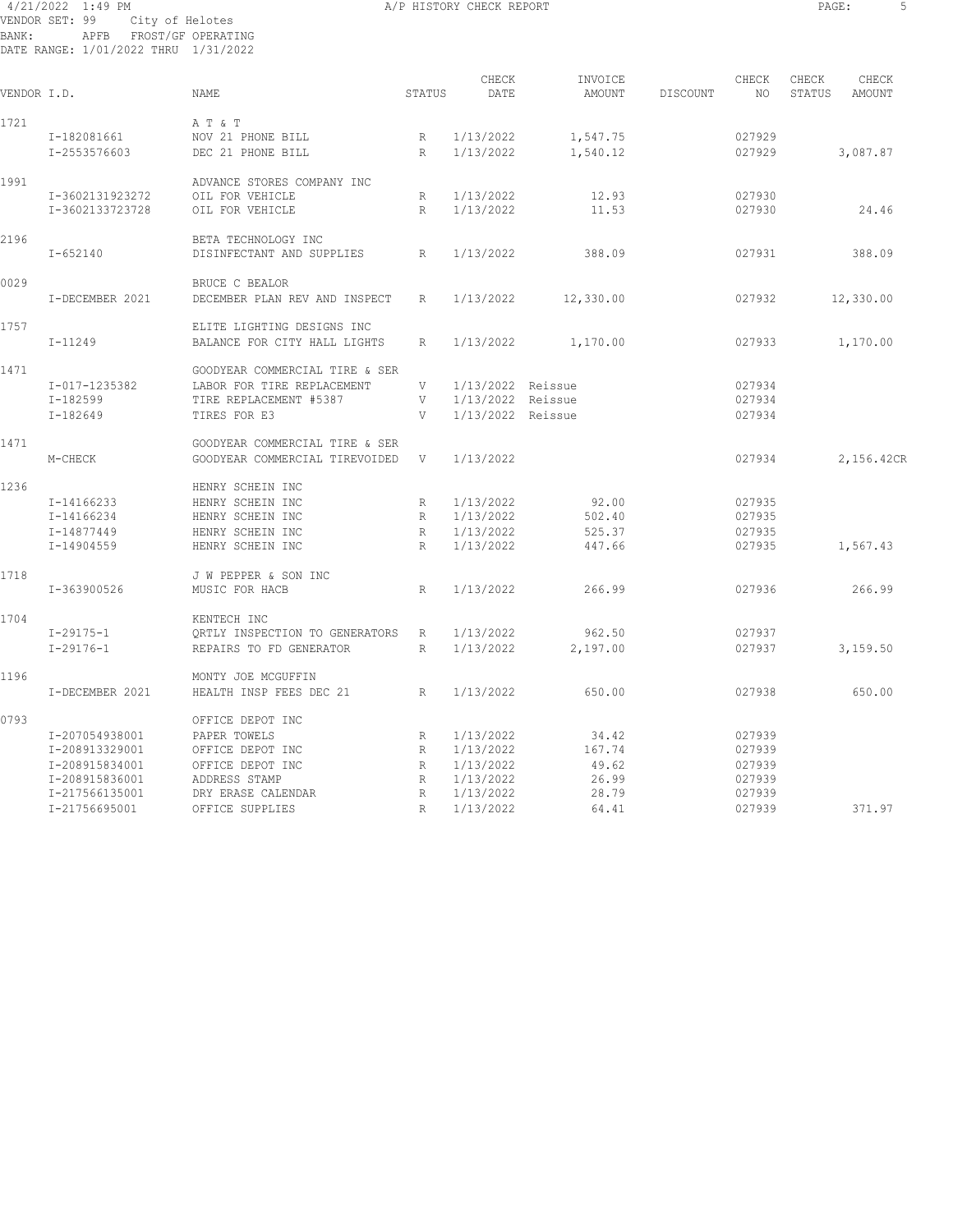#### 4/21/2022 1:49 PM A/P HISTORY CHECK REPORT PAGE: 6 VENDOR SET: 99 City of Helotes BANK: APFB FROST/GF OPERATING DATE RANGE: 1/01/2022 THRU 1/31/2022

| VENDOR I.D. |                                                                                                | NAME                                                                                                                                                                                                                                                                         | STATUS                                                | CHECK<br>DATE                                                                           | INVOICE<br>AMOUNT                                            | DISCOUNT | CHECK<br>NO.                                                       | CHECK<br>STATUS | CHECK<br>AMOUNT |
|-------------|------------------------------------------------------------------------------------------------|------------------------------------------------------------------------------------------------------------------------------------------------------------------------------------------------------------------------------------------------------------------------------|-------------------------------------------------------|-----------------------------------------------------------------------------------------|--------------------------------------------------------------|----------|--------------------------------------------------------------------|-----------------|-----------------|
| 0107        | $I-421-121015$                                                                                 | OMNIBASE SERVICES INC<br>OCT-DEC 21 WARRANT FEES                                                                                                                                                                                                                             | R                                                     | 1/13/2022                                                                               | 450.00                                                       |          | 027940                                                             |                 | 450.00          |
| 0366        | I-ADMIN FEE 2022                                                                               | TEXAS SOCIAL SECURITY PROGRAM<br>ANNUAL PARTICIPATION FEE                                                                                                                                                                                                                    | R                                                     | 1/13/2022                                                                               | 35.00                                                        |          | 027941                                                             |                 | 35.00           |
| 0145        | I-0039133121421                                                                                | TIME WARNER CABLE SAN ANTONIO<br>CABLE/INTERNET NOV 21                                                                                                                                                                                                                       | R                                                     | 1/13/2022                                                                               | 589.93                                                       |          | 027942                                                             |                 | 589.93          |
| 0921        | I-SA109649                                                                                     | VANGUARD CLEANING SYSTEM INC<br>CITY HALL CLEANING JANUARY 21                                                                                                                                                                                                                | R                                                     | 1/13/2022                                                                               | 475.00                                                       |          | 027943                                                             |                 | 475.00          |
| 2323        | I-DEC/JAN PREMIUM                                                                              | ALAMO CITY URGENT CARE, LLC<br>DEC/JAN CARE SUBSCRIPTIONS                                                                                                                                                                                                                    | $\mathbb{R}$                                          | 1/14/2022                                                                               | 2,720.00                                                     |          | 027956                                                             |                 | 2,720.00        |
| 1601        | I-VIN2499-22<br>I-VIN2500-22<br>I-VIN3674-22                                                   | ALBERT URESTI MPA PCC<br>CID VEHICLE REGISTRATION<br>CID VEHICLE REGISTRATION<br>REGISTRATION 2020 F250                                                                                                                                                                      | R<br>R<br>R                                           | 1/20/2022<br>1/20/2022<br>1/20/2022                                                     | 85.50<br>85.50<br>7.50                                       |          | 027957<br>027957<br>027957                                         |                 | 178.50          |
| 2074        | I-176Y-XVNM-GX66<br>I-1GCK-6QRV-VHQQ<br>I-1KY6-YO6W-W9XR                                       | AMAZON CAPITOL SERVICES INC<br>CHRISTMAS DECO CITY HALL<br>CHRISTMAS DECO CITY HALL<br>AMAZON CAPITOL SERVICES INC                                                                                                                                                           | R<br>R<br>R                                           | 1/20/2022<br>1/20/2022<br>1/20/2022                                                     | 201.94<br>13.59<br>115.30                                    |          | 027958<br>027958<br>027958                                         |                 | 330.83          |
| 1653        | I-6280158709<br>I-6280209485<br>I-6280220270<br>I-6280242792                                   | AUTOZONE INC<br>EXHAUST FLUID<br>FUEL FILTER<br>EXHAUST FLUID<br>FUSES FOR MOWER                                                                                                                                                                                             | R<br>R<br>$\mathbb{R}$<br>$\mathbb{R}$                | 1/20/2022<br>1/20/2022<br>1/20/2022<br>1/20/2022                                        | 59.48<br>17.09<br>66.92<br>27.59                             |          | 027959<br>027959<br>027959<br>027959                               |                 | 171.08          |
| 1476        | $I-L1-8084$<br>$I-L1-8085$                                                                     | BEXAR COUNTY CLERK<br>DRUG ANALYSIS<br>DRUG ANALYSIS                                                                                                                                                                                                                         | R<br>$\mathbb{R}$                                     | 1/20/2022<br>1/20/2022                                                                  | 79.00<br>99.00                                               |          | 027960<br>027960                                                   |                 | 178.00          |
| 0868        | $I - 210937$                                                                                   | CE SOLUTIONS<br>CE FOR EMS - FRYAR                                                                                                                                                                                                                                           | $\mathbb{R}$                                          | 1/20/2022                                                                               | 109.00                                                       |          | 027961                                                             |                 | 109.00          |
| 0356        | I-00069065<br>I-00069091<br>I-00069095<br>I-00069096<br>I-00069115<br>I-00069116<br>I-00069122 | DAILEY WELLS COMMUNICATION INC<br>DAILEY WELLS COMMUNICATION INC<br>DAILEY WELLS COMMUNICATION INC<br>DAILEY WELLS COMMUNICATION INC<br>DAILEY WELLS COMMUNICATION INC<br>DAILEY WELLS COMMUNICATION INC<br>DAILEY WELLS COMMUNICATION INC<br>DAILEY WELLS COMMUNICATION INC | R<br>$\mathbb{R}$<br>R<br>R<br>R<br>R<br>$\mathbb{R}$ | 1/20/2022<br>1/20/2022<br>1/20/2022<br>1/20/2022<br>1/20/2022<br>1/20/2022<br>1/20/2022 | 85.08<br>85.08<br>85.08<br>85.08<br>403.83<br>85.08<br>85.08 |          | 027962<br>027962<br>027962<br>027962<br>027962<br>027962<br>027962 |                 |                 |
|             | I-00069464                                                                                     | DAILEY WELLS COMMUNICATION INC                                                                                                                                                                                                                                               | $\mathbb{R}$                                          | 1/20/2022                                                                               | 88.08                                                        |          | 027962                                                             |                 | 1,002.39        |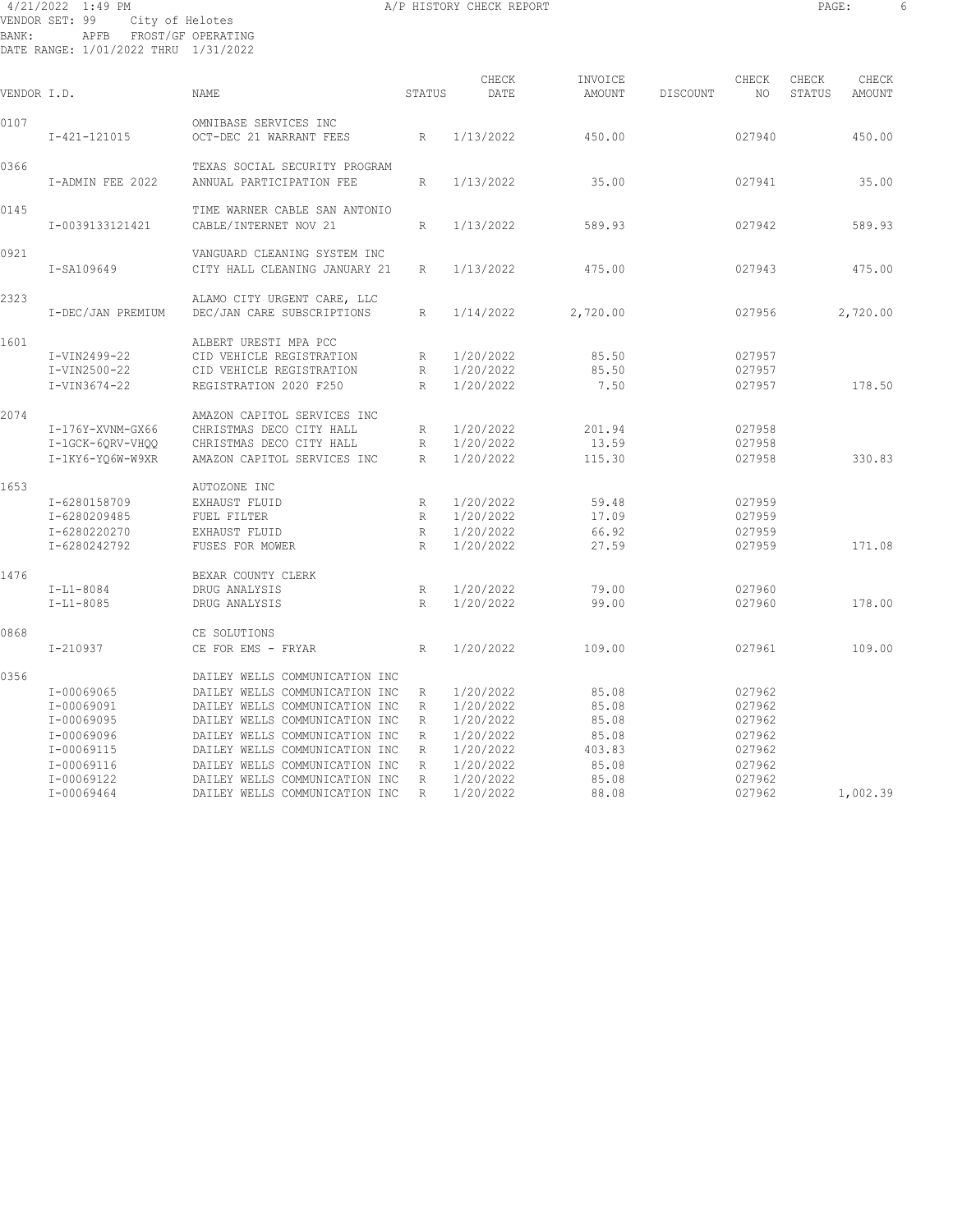#### 4/21/2022 1:49 PM **A/P HISTORY CHECK REPORT PAGE:** 7 VENDOR SET: 99 City of Helotes BANK: APFB FROST/GF OPERATING DATE RANGE: 1/01/2022 THRU 1/31/2022

| VENDOR I.D. |                    | <b>NAME</b>                                       | <b>STATUS</b> | CHECK<br>DATE | INVOICE<br><b>AMOUNT</b> | DISCOUNT | CHECK<br>NO | CHECK<br>STATUS | CHECK<br><b>AMOUNT</b> |
|-------------|--------------------|---------------------------------------------------|---------------|---------------|--------------------------|----------|-------------|-----------------|------------------------|
| 1461        | I-10538-0000005813 | DIGITAL BANNER PLUS INC<br>GRAPHICS FOR UNIT 1127 | R             | 1/20/2022     | 454.00                   |          | 027963      |                 | 454.00                 |
| 1933        | I-011122 COURT     | FREDERICK P GARCIA JR<br>JUDGE FOR 011122         | R             | 1/20/2022     | 500.00                   |          | 027964      |                 | 500.00                 |
| 0060        |                    | GREY FOREST UTILITIES INC                         |               |               |                          |          |             |                 |                        |
|             | I-1007684800 1221  | GREY FOREST UTILITIES INC                         | R             | 1/20/2022     | 84.61                    |          | 027965      |                 |                        |
|             | I-1025023600 1221  | GREY FOREST UTILITIES INC                         | R             | 1/20/2022     | 84.61                    |          | 027965      |                 |                        |
|             | I-1025025200 1221  | GREY FOREST UTILITIES INC                         | $\mathbb R$   | 1/20/2022     | 616.71                   |          | 027965      |                 |                        |
|             | I-1025560200 1221  | GREY FOREST UTILITIES INC                         | R             | 1/20/2022     | 25.58                    |          | 027965      |                 |                        |
|             | I-1055024400 1221  | GREY FOREST UTILITIES INC                         | $\mathbb{R}$  | 1/20/2022     | 77.82                    |          | 027965      |                 | 889.33                 |
| 0093        |                    | MANDER AUTO SERVICE INC                           |               |               |                          |          |             |                 |                        |
|             | I-159733           | COILS FOR INV #159602                             | R             | 1/20/2022     | 465.58                   |          | 027966      |                 |                        |
|             | $I - 159771$       | INSPECTION & OIL CHG FD VEHICL                    | R             | 1/20/2022     | 86.62                    |          | 027966      |                 |                        |
|             | I-159897           | AC TRUCK LIGHTS DIAGNOSTIC                        | $\mathbb{R}$  | 1/20/2022     | 86.70                    |          | 027966      |                 | 638.90                 |
| 0793        |                    | OFFICE DEPOT INC                                  |               |               |                          |          |             |                 |                        |
|             | I-208337788001     | PD SUPPLIES                                       | R             | 1/20/2022     | 361.47                   |          | 027967      |                 |                        |
|             | I-208369982001     | BAGS FOR PD                                       | $\mathbb{R}$  | 1/20/2022     | 71.99                    |          | 027967      |                 |                        |
|             | I-208369984001     | PAPER TOWELS FOR PD                               | R             | 1/20/2022     | 152.52                   |          | 027967      |                 |                        |
|             | I-217961352001     | FORKS FOR PD                                      | R             | 1/20/2022     | 29.16                    |          | 027967      |                 |                        |
|             | I-219967520001     | PAPER FOR PD                                      | R             | 1/20/2022     | 188.32                   |          | 027967      |                 | 803.46                 |
| 2155        |                    | PROFORCE MARKETING INC                            |               |               |                          |          |             |                 |                        |
|             | I-472388           | Training Ammo                                     | R             | 1/20/2022     | 2,988.00                 |          | 027968      |                 | 2,988.00               |
| 0191        |                    | HEARST NEWSPAPERS, LLC                            |               |               |                          |          |             |                 |                        |
|             | I-3469560          | ANIMAL CARE ORD NOTICE                            | R             | 1/20/2022     | 455.72                   |          | 027969      |                 | 455.72                 |
| 0121        |                    | SAN ANTONIO WATER SYSTEMS                         |               |               |                          |          |             |                 |                        |
|             | I-000141402 1221   | SAN ANTONIO WATER SYSTEMS                         | R             | 1/20/2022     | 80.74                    |          | 027970      |                 |                        |
|             | I-000144735 1221   | SAN ANTONIO WATER SYSTEMS                         | R             | 1/20/2022     | 245.46                   |          | 027970      |                 |                        |
|             | I-000144738 1221   | SAN ANTONIO WATER SYSTEMS                         | $\mathbb R$   | 1/20/2022     | 31.66                    |          | 027970      |                 |                        |
|             | I-001153517 1221   | SAN ANTONIO WATER SYSTEMS                         | $\mathbb R$   | 1/20/2022     | 31.87                    |          | 027970      |                 |                        |
|             | I-2022 FIRELINE    | FIRELINE FEE 2022                                 | R             | 1/20/2022     | 635.68                   |          | 027970      |                 | 1,025.41               |
| 1403        |                    | SERVICE UNIFORM RENTAL                            |               |               |                          |          |             |                 |                        |
|             | $I - 0131782$      | SERVICE UNIFORM RENTAL                            | R             | 1/20/2022     | 137.44                   |          | 027971      |                 |                        |
|             | I-0133011          | SERVICE UNIFORM RENTAL                            | R             | 1/20/2022     | 137.44                   |          | 027971      |                 |                        |
|             | I-S0132853         | JACKETS FOR HG AND MO                             | R             | 1/20/2022     | 114.00                   |          | 027971      |                 | 388.88                 |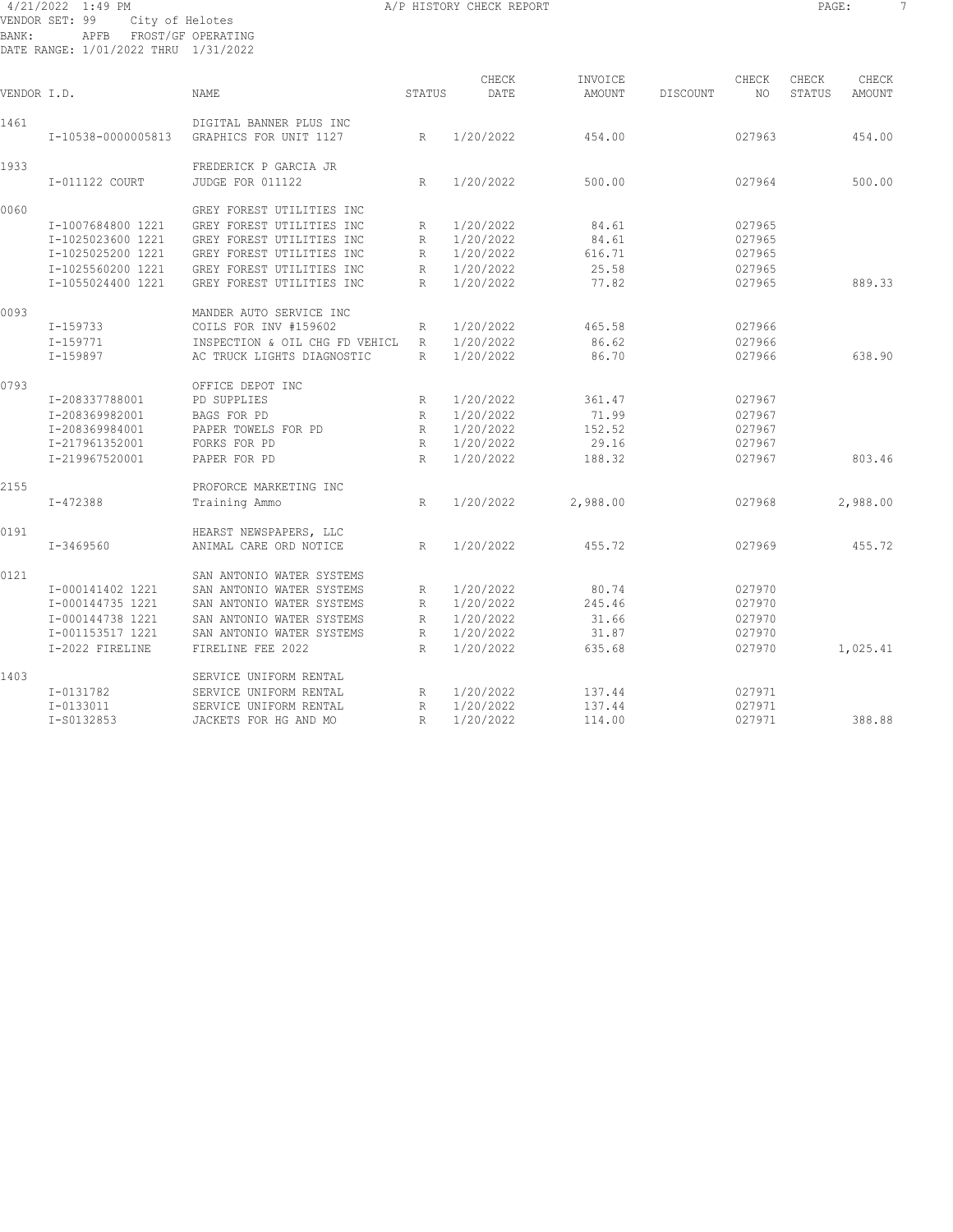#### 4/21/2022 1:49 PM A/P HISTORY CHECK REPORT PAGE: 8 VENDOR SET: 99 City of Helotes BANK: APFB FROST/GF OPERATING DATE RANGE: 1/01/2022 THRU 1/31/2022

| VENDOR I.D.   |                                                                                       | NAME                                                                    | STATUS | CHECK<br>DATE          | INVOICE<br>AMOUNT                                           | CHECK<br>DISCOUNT<br>NO                           | CHECK<br>CHECK<br>STATUS<br>AMOUNT                        |
|---------------|---------------------------------------------------------------------------------------|-------------------------------------------------------------------------|--------|------------------------|-------------------------------------------------------------|---------------------------------------------------|-----------------------------------------------------------|
| 2070          | I-S01381616                                                                           | SOCIETY FOR HUMAN RESOURCE MAN<br>MEMBERSHIP 02/22-01/23                | R      | 1/20/2022              | 219.00                                                      | 027972                                            | 219.00                                                    |
| 1662          | $I - 92958$                                                                           | SOUTH TEXAS PRESS INC<br>BUSINESS CARDS                                 | R      | 1/20/2022              | 213.26                                                      | 027973                                            | 213.26                                                    |
| 0129          | I-831838<br>I-831929                                                                  | SOUTHWEST PUB SAFETY INC<br>LABOR TO REPLACE DVR<br>REPLACE LIGHT BOARD | R<br>R | 1/20/2022<br>1/20/2022 | 90.00<br>459.18                                             | 027974<br>027974                                  | 549.18                                                    |
| 1989          | I-248194                                                                              | TEXAS MEDCLINIC<br>TEXAS MEDCLINIC                                      | R      | 1/20/2022              | 315.00                                                      | 027975                                            | 315.00                                                    |
| 0489          | I-17897221                                                                            | TIETZE PLUMBING INC<br>REPAIR GAS LEAK AT CITY HALL                     | R      | 1/20/2022              | 250.00                                                      | 027976                                            | 250.00                                                    |
| 0777          | I-114-12765406                                                                        | UNITED SITE SERVICES<br>CITY PARK RESTROOM                              | R      | 1/20/2022              | 190.16                                                      | 027977                                            | 190.16                                                    |
| 1944          | I-NOVEMBER 22                                                                         | US BANK NA<br>FUEL NOVEMBER 22                                          | R      | 1/20/2022              | 6,091.33                                                    | 027978                                            | 6,091.33                                                  |
|               | $*$ * TOTALS * *<br>REGULAR CHECKS:<br>HAND CHECKS:<br>DRAFTS:<br>EFT:<br>NON CHECKS: | NO.<br>65<br>$\mathbf{0}$<br>$\mathbf{0}$<br>$\mathbf 0$<br>$\Omega$    |        |                        | INVOICE AMOUNT<br>82,720.85<br>0.00<br>0.00<br>0.00<br>0.00 | DISCOUNTS<br>0.00<br>0.00<br>0.00<br>0.00<br>0.00 | CHECK AMOUNT<br>79,561.35<br>0.00<br>0.00<br>0.00<br>0.00 |
|               | VOID CHECKS:                                                                          | 3 VOID DEBITS<br>VOID CREDITS                                           |        | 2,156.42<br>7,472.34CR | 5,315.92CR                                                  | 0.00                                              |                                                           |
| TOTAL ERRORS: | 0                                                                                     |                                                                         |        |                        |                                                             |                                                   |                                                           |
|               | VENDOR SET: 99 BANK: APFB TOTALS:                                                     | NO.<br>68                                                               |        |                        | INVOICE AMOUNT<br>79,561.35                                 | DISCOUNTS<br>0.00                                 | CHECK AMOUNT<br>79,561.35                                 |
|               | BANK: APFB<br>TOTALS:                                                                 | 68                                                                      |        |                        | 79,561.35                                                   | 0.00                                              | 79,561.35                                                 |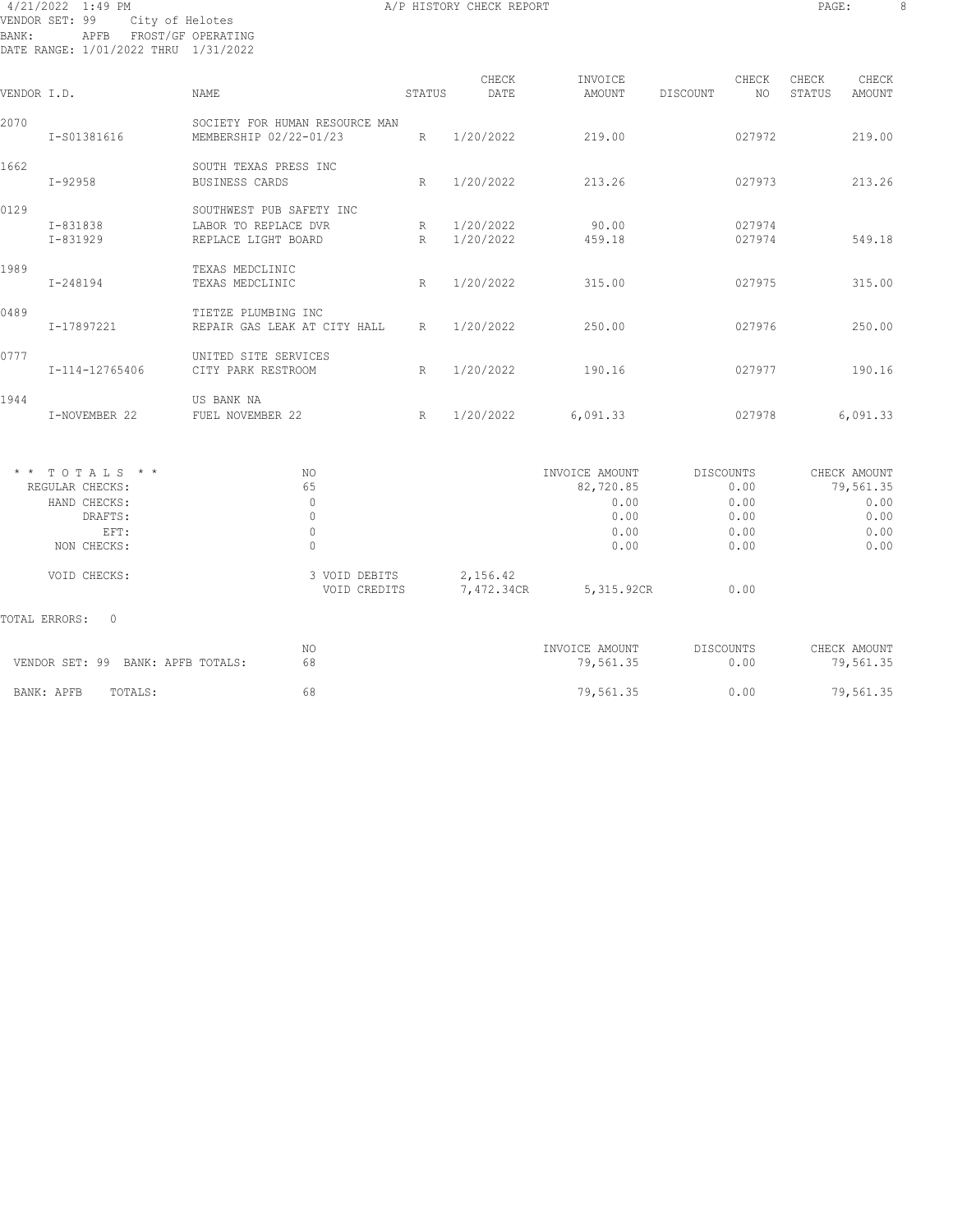| 4/21/2022 1:49 PM                    |                           |        | A/P HISTORY CHECK REPORT |                |                  | PAGE:            | 9 |
|--------------------------------------|---------------------------|--------|--------------------------|----------------|------------------|------------------|---|
| VENDOR SET: 99<br>City of Helotes    |                           |        |                          |                |                  |                  |   |
| FBGO<br>BANK:                        | FROST/GEN OBLIGATION      |        |                          |                |                  |                  |   |
| DATE RANGE: 1/01/2022 THRU 1/31/2022 |                           |        |                          |                |                  |                  |   |
|                                      |                           |        | CHECK                    | INVOICE        | CHECK            | CHECK<br>CHECK   |   |
| VENDOR I.D.                          | <b>NAME</b>               | STATUS | DATE                     | AMOUNT         | DISCOUNT<br>NO.  | STATUS<br>AMOUNT |   |
| 0672                                 | JP MORGAN CHASE BANK NA   |        |                          |                |                  |                  |   |
| I-8068022-2122                       | DEBT PAYMENT AND INTEREST | R      | 1/13/2022                | 673,010.50     | 001178           | 673,010.50       |   |
| 1761                                 | BOKF NA                   |        |                          |                |                  |                  |   |
| I-HEL0815CO-2122                     | 2015 C OF O PAYMENTS      | R      | 1/13/2022                | 155,543.75     | 001179           | 155, 543. 75     |   |
|                                      |                           |        |                          |                |                  |                  |   |
| * * TOTALS * *                       | NO.                       |        |                          | INVOICE AMOUNT | <b>DISCOUNTS</b> | CHECK AMOUNT     |   |
| REGULAR CHECKS:                      | 2                         |        |                          | 828, 554.25    | 0.00             | 828, 554.25      |   |
| HAND CHECKS:                         | $\mathbf{0}$              |        |                          | 0.00           | 0.00             | 0.00             |   |
| DRAFTS:                              | $\mathbf{0}$              |        |                          | 0.00           | 0.00             | 0.00             |   |
| EFT:                                 | $\circ$                   |        |                          | 0.00           | 0.00             | 0.00             |   |
| NON CHECKS:                          | $\mathbf{0}$              |        |                          | 0.00           | 0.00             | 0.00             |   |
| VOID CHECKS:                         | 0 VOID DEBITS             |        | 0.00                     |                |                  |                  |   |
|                                      | VOID CREDITS              |        | 0.00                     | 0.00           | 0.00             |                  |   |
| TOTAL ERRORS:<br>$\Omega$            |                           |        |                          |                |                  |                  |   |
|                                      | NO.                       |        |                          | INVOICE AMOUNT | DISCOUNTS        | CHECK AMOUNT     |   |
| VENDOR SET: 99 BANK: FBGO TOTALS:    | 2                         |        |                          | 828, 554.25    | 0.00             | 828, 554.25      |   |
| TOTALS:<br>BANK: FBGO                | $\mathbf{2}$              |        |                          | 828, 554.25    | 0.00             | 828, 554.25      |   |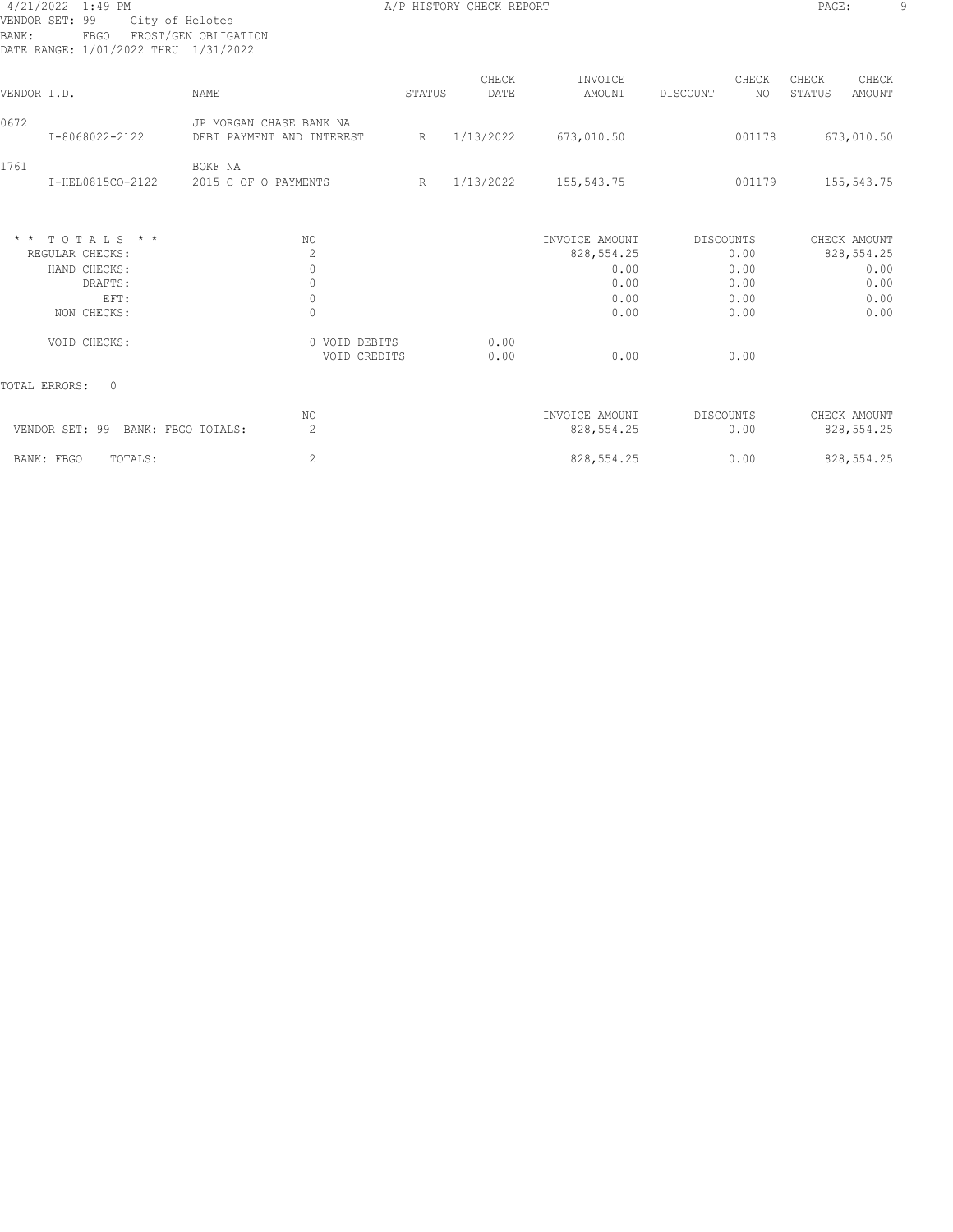#### 4/21/2022 1:49 PM A/P HISTORY CHECK REPORT PAGE: 10 VENDOR SET: 99 City of Helotes BANK: FBPY FROST/PAYROLL DATE RANGE: 1/01/2022 THRU 1/31/2022

| VENDOR I.D. |                                                                         | <b>NAME</b>                                                                                           | STATUS            | CHECK<br>DATE                                    | INVOICE<br><b>AMOUNT</b>               | DISCOUNT | CHECK<br>NO.                         | CHECK<br>STATUS | CHECK<br>AMOUNT |
|-------------|-------------------------------------------------------------------------|-------------------------------------------------------------------------------------------------------|-------------------|--------------------------------------------------|----------------------------------------|----------|--------------------------------------|-----------------|-----------------|
| 0002        | I-TMRPR 010722                                                          | TEXAS MUNICIPAL RETIREMENT SYS<br>RETIREMENT CONTRIBUTIONS                                            | D                 | 1/07/2022                                        | 24,726.15                              |          | 000000                               |                 | 24,726.15       |
| 0002        | I-TMRPR 012122                                                          | TEXAS MUNICIPAL RETIREMENT SYS<br>RETIREMENT CONTRIBUTIONS                                            | D.                | 1/21/2022                                        | 21,760.32                              |          | 000000                               |                 | 21,760.32       |
| 0003        | I-ICMPR 010722<br>I-ICPPR 010722                                        | I C M A RETIREMENT CORP<br>RETIREMENT CONTRIBUTIONS<br>RETIREMENT CONTRIBUTION                        | D<br>D            | 1/07/2022<br>1/07/2022                           | 2,915.00<br>179.22                     |          | 000000<br>000000                     |                 | 3,094.22        |
| 0003        | I-ICMPR 012122<br>I-ICPPR 012122                                        | I C M A RETIREMENT CORP<br>RETIREMENT CONTRIBUTIONS<br>RETIREMENT CONTRIBUTION                        | D<br>D            | 1/21/2022<br>1/21/2022                           | 2,915.00<br>148.58                     |          | 000000<br>000000                     |                 | 3,063.58        |
| 0296        | I-CS PR 010722                                                          | OFFICE OF ATTY GENERAL<br>CHILD SUPPORT                                                               | D                 | 1/07/2022                                        | 475.38                                 |          | 000000                               |                 | 475.38          |
| 0296        | I-CS PR 012122                                                          | OFFICE OF ATTY GENERAL<br>CHILD SUPPORT                                                               | D                 | 1/21/2022                                        | 475.38                                 |          | 000000                               |                 | 475.38          |
| 1076        | C-HSA CR 010722<br>D-HSA DEB 010722<br>I-HS PR 010722<br>I-HSAPR 010722 | BENEFIT WALLET<br>HSA CR 010722<br>HSA DEB 010722<br>HEALTH SAVINGS NON CAF<br>HEALTH SAVINGS ACCOUNT | D<br>D<br>D<br>D. | 1/07/2022<br>1/07/2022<br>1/07/2022<br>1/07/2022 | 240.95CR<br>946.29<br>286.14<br>901.10 |          | 000000<br>000000<br>000000<br>000000 |                 | 1,892.58        |
| 1076        | D-HSA ADJ 012122<br>I-HS PR 012122<br>I-HSAPR 012122                    | BENEFIT WALLET<br>BENEFIT WALLET<br>HEALTH SAVINGS NON CAF<br>HEALTH SAVINGS ACCOUNT                  | D<br>D<br>D.      | 1/21/2022<br>1/21/2022<br>1/21/2022              | 482.09<br>286.14<br>901.10             |          | 000000<br>000000<br>000000           |                 | 1,669.33        |
| 1692        | I-T1 PR 010722<br>I-T3 PR 010722<br>I-T4 PR 010722                      | FROST BANK<br>FEDERAL WITHHOLDING<br>FICA PAYABLE<br>MEDICARE WITHHOLDING                             | D<br>D<br>D       | 1/07/2022<br>1/07/2022<br>1/07/2022              | 14,340.78<br>21,079.44<br>4,929.92     |          | 000000<br>000000<br>000000           |                 | 40,350.14       |
| 1692        | I-T1 PR 012122<br>I-T3 PR 012122<br>I-T4 PR 012122                      | FROST BANK<br>FEDERAL WITHHOLDING<br>FICA PAYABLE<br>MEDICARE WITHHOLDING                             | D<br>D<br>D.      | 1/21/2022<br>1/21/2022<br>1/21/2022              | 11,020.51<br>18,416.34<br>4,307.06     |          | 000000<br>000000<br>000000           |                 | 33,743.91       |
| 1692        | I-T3 50K INSURANC<br>I-T4 50K INSURANC                                  | FROST BANK<br>FICA PAYABLE<br>MEDICARE WITHHOLDING                                                    | D<br>D.           | 1/28/2022<br>1/28/2022                           | 156.58<br>36.66                        |          | 000000<br>000000                     |                 | 193.24          |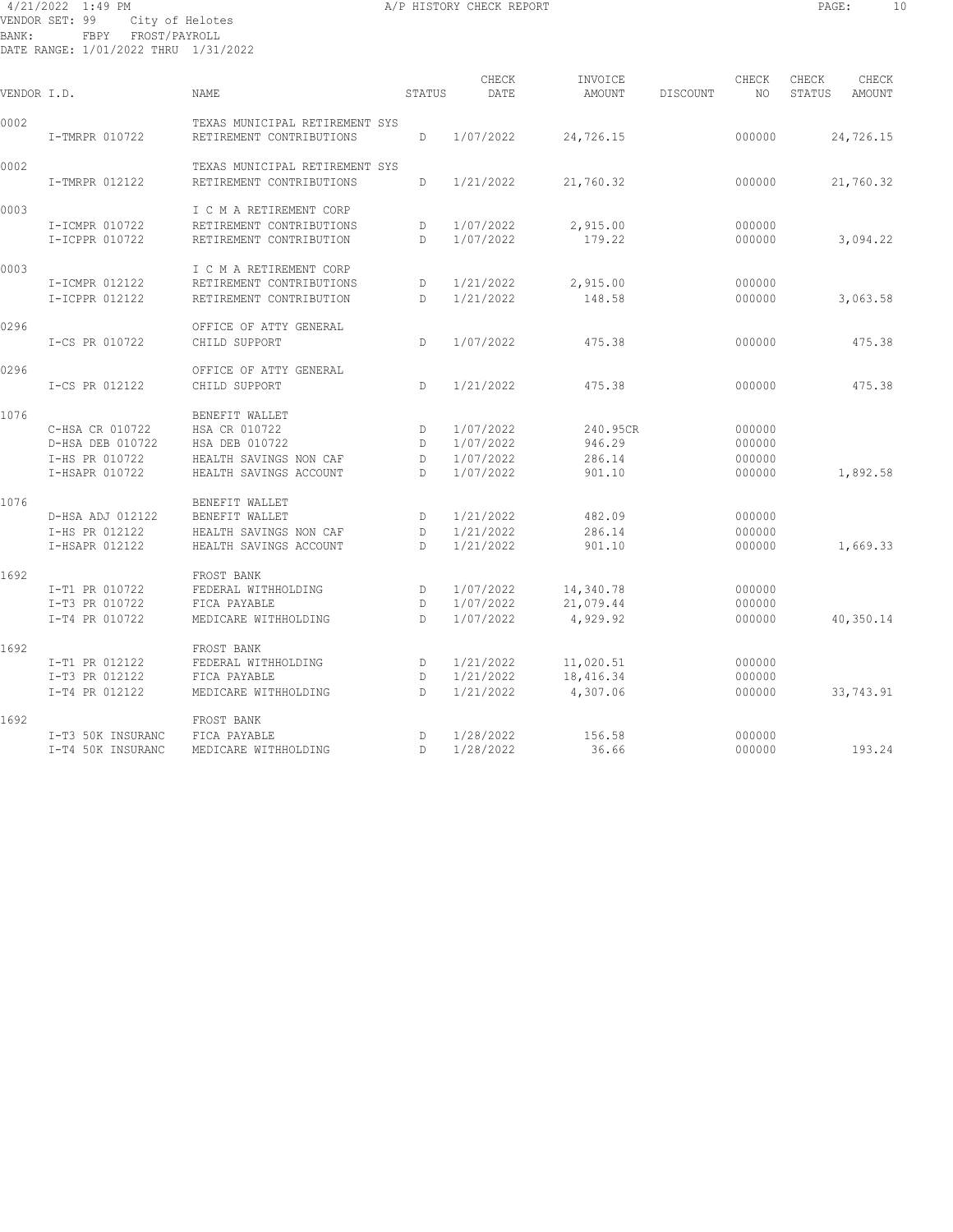#### 4/21/2022 1:49 PM A/P HISTORY CHECK REPORT PAGE: 11 VENDOR SET: 99 City of Helotes BANK: FBPY FROST/PAYROLL DATE RANGE: 1/01/2022 THRU 1/31/2022

| VENDOR I.D. |                 | <b>NAME</b>                            | STATUS          | CHECK<br>DATE | INVOICE<br>AMOUNT | DISCOUNT | CHECK<br>NO. | CHECK<br>STATUS | CHECK<br>AMOUNT |
|-------------|-----------------|----------------------------------------|-----------------|---------------|-------------------|----------|--------------|-----------------|-----------------|
| 2151        | I-ROTPR 010722  | ICMA-RC RETIREMENT (ROTH)<br>ICMA ROTH | $\mathsf{D}$    | 1/07/2022     | 494.23            |          | 000000       |                 | 494.23          |
|             |                 |                                        |                 |               |                   |          |              |                 |                 |
| 2151        |                 | ICMA-RC RETIREMENT (ROTH)              |                 |               |                   |          |              |                 |                 |
|             | I-ROTPR 012122  | ICMA ROTH                              | D.              | 1/21/2022     | 494.23            |          | 000000       |                 | 494.23          |
| 0341        |                 | AFLAC INC                              |                 |               |                   |          |              |                 |                 |
|             | I-AF PR 121021  | AFLAC NON CAF                          | R               | 1/13/2022     | 13.14             |          | 027944       |                 |                 |
|             | I-AF PR 122321  | AFLAC NON CAF                          | R               | 1/13/2022     | 13.14             |          | 027944       |                 |                 |
|             | I-AFLPR 121021  | SUB INS CAF                            | R               | 1/13/2022     | 223.50            |          | 027944       |                 |                 |
|             | I-AFLPR 122321  | SUB INS CAF                            | R               | 1/13/2022     | 223.50            |          | 027944       |                 | 473.28          |
| 1323        |                 | COLONIAL LIFE & ACCIDENT INS C         |                 |               |                   |          |              |                 |                 |
|             | I-CL PR 121021  | COLONIAL LIFE NON CAF                  | R               | 1/13/2022     | 99.62             |          | 027945       |                 |                 |
|             | I-CL PR 122321  | COLONIAL LIFE NON CAF                  | R               | 1/13/2022     | 99.62             |          | 027945       |                 |                 |
|             | I-CLCPR 121021  | SUB INS CAF                            | $R_{\parallel}$ | 1/13/2022     | 430.97            |          | 027945       |                 |                 |
|             | I-CLCPR 122321  | SUB INS CAF                            | R               | 1/13/2022     | 430.97            |          | 027945       |                 | 1,061.18        |
| 0008        |                 | STANDARD INSURANCE INC                 |                 |               |                   |          |              |                 |                 |
|             | D-LIFE ADJ 1221 | STANDARD INSURANCE INC                 | R               | 1/13/2022     | 64.24             |          | 027946       |                 |                 |
|             | I-LFEPR 121021  | LIFE INS                               | R               | 1/13/2022     | 1,966.46          |          | 027946       |                 |                 |
|             | I-LFEPR 122321  | LIFE INS                               | R               | 1/13/2022     | 1,938.41          |          | 027946       |                 | 3,969.11        |
|             |                 |                                        |                 |               |                   |          |              |                 |                 |
| 2030        |                 | UNITEDHEALTHCARE INS COMPANY I         |                 |               |                   |          |              |                 |                 |
|             | C-DEN ADJ 1221  | UNITEDHEALTHCARE INS COMPANY I         | R               | 1/13/2022     | 316.83CR          |          | 027948       |                 |                 |
|             | C-HEA ADJ 1221  | UNITEDHEALTHCARE INS COMPANY I         | R               | 1/13/2022     | 2,842.80CR        |          | 027948       |                 |                 |
|             | C-VIS ADJ 1221  | UNITEDHEALTHCARE INS COMPANY I         | R               | 1/13/2022     | 24.97CR           |          | 027948       |                 |                 |
|             | I-DENPR 121021  | DENTAL INSURANCE                       | R               | 1/13/2022     | 815.64            |          | 027948       |                 |                 |
|             | I-DENPR 122321  | DENTAL INSURANCE                       | R               | 1/13/2022     | 815.64            |          | 027948       |                 |                 |
|             | I-DTLPR 121021  | DENTAL INS                             | R               | 1/13/2022     | 591.31            |          | 027948       |                 |                 |
|             | I-DTLPR 122321  | DENTAL INS                             | $\mathbb{R}$    | 1/13/2022     | 577.95            |          | 027948       |                 |                 |
|             | I-DVIPR 121021  | DEPENDANT VISION                       | $\mathbb{R}$    | 1/13/2022     | 158.86            |          | 027948       |                 |                 |
|             | I-DVIPR 122321  | DEPENDANT VISION                       | R               | 1/13/2022     | 154.93            |          | 027948       |                 |                 |
|             | I-HEAPR 121021  | HEALTH INSURANCE                       | R               | 1/13/2022     | 8,866.22          |          | 027948       |                 |                 |
|             | I-HEAPR 122321  | HEALTH INSURANCE                       | R               | 1/13/2022     | 8,866.22          |          | 027948       |                 |                 |
|             | I-MEDPR 121021  | HEALTH INS                             | R               | 1/13/2022     | 6,726.97          |          | 027948       |                 |                 |
|             | I-MEDPR 122321  | HEALTH INS                             | R               | 1/13/2022     | 6,525.83          |          | 027948       |                 |                 |
|             | I-VISPR 121021  | VISION INS CAF                         | R               | 1/13/2022     | 209.11            |          | 027948       |                 |                 |
|             | I-VISPR 122321  | VISION INS CAF                         | R               | 1/13/2022     | 209.11            |          | 027948       |                 | 31, 333.19      |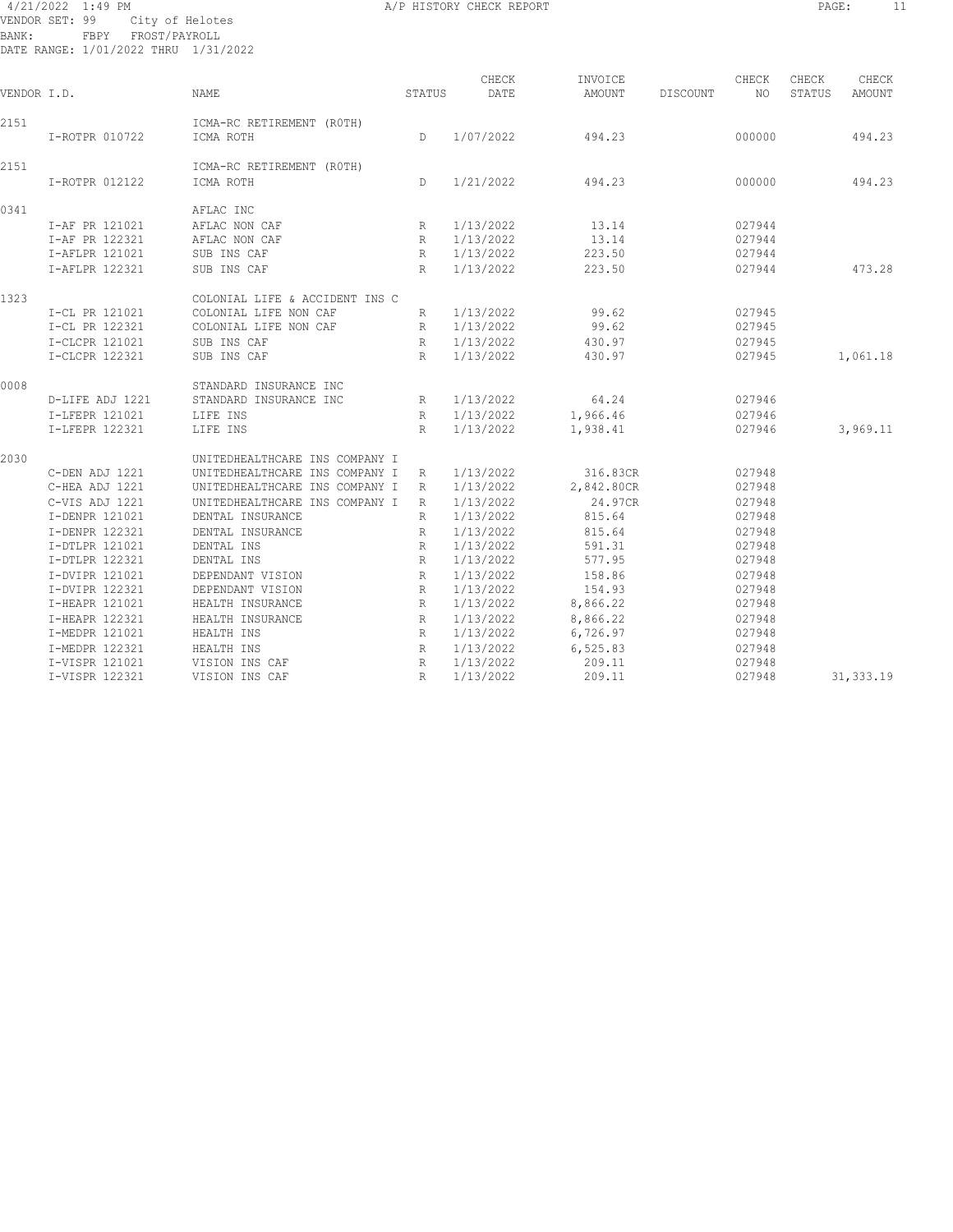| 71111 1411011. 1/01/2022 11110       | $+ / - + / - - - - - - -$ |        |               |                   |                  |              |                 |                 |
|--------------------------------------|---------------------------|--------|---------------|-------------------|------------------|--------------|-----------------|-----------------|
| NAME<br>VENDOR I.D.                  |                           | STATUS | CHECK<br>DATE | INVOICE<br>AMOUNT | DISCOUNT         | CHECK<br>NO. | CHECK<br>STATUS | CHECK<br>AMOUNT |
| $\star$ $\star$<br>TOTALS * *        | NO                        |        |               | INVOICE AMOUNT    | <b>DISCOUNTS</b> |              |                 | CHECK AMOUNT    |
| REGULAR CHECKS:                      | 4                         |        |               | 36,836.76         |                  | 0.00         |                 | 36,836.76       |
| HAND CHECKS:                         | $\mathbb O$               |        |               | 0.00              |                  | 0.00         |                 | 0.00            |
| DRAFTS:                              | 13                        |        |               | 132,432.69        |                  | 0.00         |                 | 132,432.69      |
| EFT:                                 | 0                         |        |               | 0.00              |                  | 0.00         |                 | 0.00            |
| NON CHECKS:                          | $\mathbf{0}$              |        |               | 0.00              |                  | 0.00         |                 | 0.00            |
| VOID CHECKS:                         | 0 VOID DEBITS             |        | 0.00          |                   |                  |              |                 |                 |
|                                      | VOID CREDITS              |        | 0.00          | 0.00              |                  | 0.00         |                 |                 |
| $\Omega$<br>TOTAL ERRORS:            |                           |        |               |                   |                  |              |                 |                 |
|                                      | NO.                       |        |               | INVOICE AMOUNT    | <b>DISCOUNTS</b> |              |                 | CHECK AMOUNT    |
| VENDOR SET: 99<br>BANK: FBPY TOTALS: | 17                        |        |               | 169,269.45        |                  | 0.00         |                 | 169,269.45      |
| TOTALS:<br>BANK: FBPY                | 17                        |        |               | 169,269.45        |                  | 0.00         |                 | 169,269.45      |
|                                      |                           |        |               |                   |                  |              |                 |                 |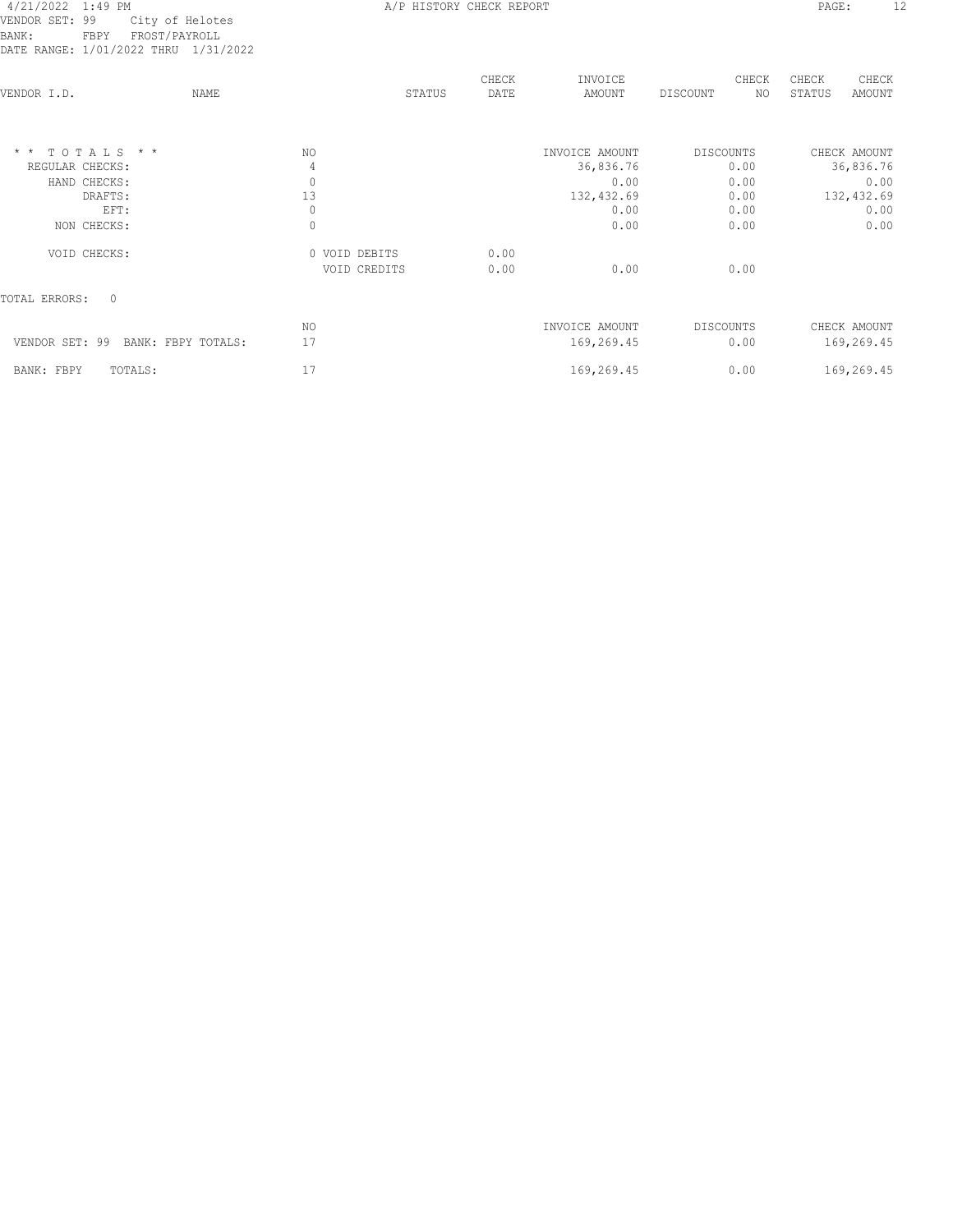#### 4/21/2022 1:49 PM A/P HISTORY CHECK REPORT PAGE: 13 VENDOR SET: 99 City of Helotes BANK: FEDC FROST/EDC OPERATING DATE RANGE: 1/01/2022 THRU 1/31/2022

| VENDOR I.D. |                                        | NAME                                                     | STATUS | CHECK<br>DATE          | INVOICE<br>AMOUNT | DISCOUNT | CHECK<br>NO.     | CHECK<br>STATUS | CHECK<br>AMOUNT |
|-------------|----------------------------------------|----------------------------------------------------------|--------|------------------------|-------------------|----------|------------------|-----------------|-----------------|
| 0042        | I-3004941449 1221                      | CITY PUBLIC SERVICE<br>OTH PARKING LIGHTS                | R      | 1/06/2022              | 22.34             |          | 002162           |                 | 22.34           |
| 1731        | I-32230599001                          | HERC RENTALS INC<br>MAN LIFT OTH LIGHT POLES             | R      | 1/06/2022              | 655.00            |          | 002163           |                 | 655.00          |
| 1883        | I-2870825<br>I-2923007                 | XEROX CORPORATION<br>OCT EDC COPIER<br>NOV EDC COPIER    | R<br>R | 1/06/2022<br>1/06/2022 | 214.92<br>214.92  |          | 002164<br>002164 |                 | 429.84          |
| 0921        | I-SA109596                             | VANGUARD CLEANING SYSTEM INC<br>EDC OFFICE CLEANING      | R      | 1/13/2022              | 125.00            |          | 002165           |                 | 125.00          |
| 1488        | $I - 0101 - 2022$                      | HELOTES AREA CHAMBER OF COMMER<br>ANNUAL MEMBERSHIP DUES | R      | 1/13/2022              | 1,000.00          |          | 002166           |                 | 1,000.00        |
| 1865        | $I - 51187$                            | ESD AND ASSOCIATES<br>EDC WEBSITE MAINTENANCE            | R      | 1/13/2022              | 500.00            |          | 002167           |                 | 500.00          |
| 0042        | I-3002589843 1221<br>I-3004084254 1221 | CITY PUBLIC SERVICE<br>OTH LIGHTS PARKING<br>EDC OFFICE  | R<br>R | 1/20/2022<br>1/20/2022 | 54.28<br>81.86    |          | 002168<br>002168 |                 | 136.14          |
| 1766        | $I - 161$                              | MARTIN R TERRY JR<br>OTH PARKING LEASE                   | R      | 1/20/2022              | 400.00            |          | 002169           |                 | 400.00          |
| 1861        | $I-150$                                | E DEPTUCH AND SON #1 LLC<br>EDC OFFICE LEASE PYMT        | R      | 1/20/2022              | 1,100.00          |          | 002170           |                 | 1,100.00        |

| TOTALS * *<br>$\star$ $\star$ | NO.           | INVOICE AMOUNT | DISCOUNTS | CHECK AMOUNT |
|-------------------------------|---------------|----------------|-----------|--------------|
| REGULAR CHECKS:               | q             | 4,368.32       | 0.00      | 4,368.32     |
| HAND CHECKS:                  | 0             | 0.00           | 0.00      | 0.00         |
| DRAFTS:                       |               | 0.00           | 0.00      | 0.00         |
| EFT:                          | 0             | 0.00           | 0.00      | 0.00         |
| NON CHECKS:                   |               | 0.00           | 0.00      | 0.00         |
| VOID CHECKS:                  | 0 VOID DEBITS | 0.00           |           |              |
|                               | VOID CREDITS  | 0.00<br>0.00   | 0.00      |              |
| TOTAL ERRORS:<br>0            |               |                |           |              |

| VENDOR SET: 99 BANK: FEDC TOTALS: | NΟ | INVOICE AMOUNT<br>4,368.32 | DISCOUNTS<br>0.00 | CHECK AMOUNT<br>4,368.32 |
|-----------------------------------|----|----------------------------|-------------------|--------------------------|
| BANK: FEDC<br>TOTALS:             |    | 4,368.32                   | 0.00              | 4,368.32                 |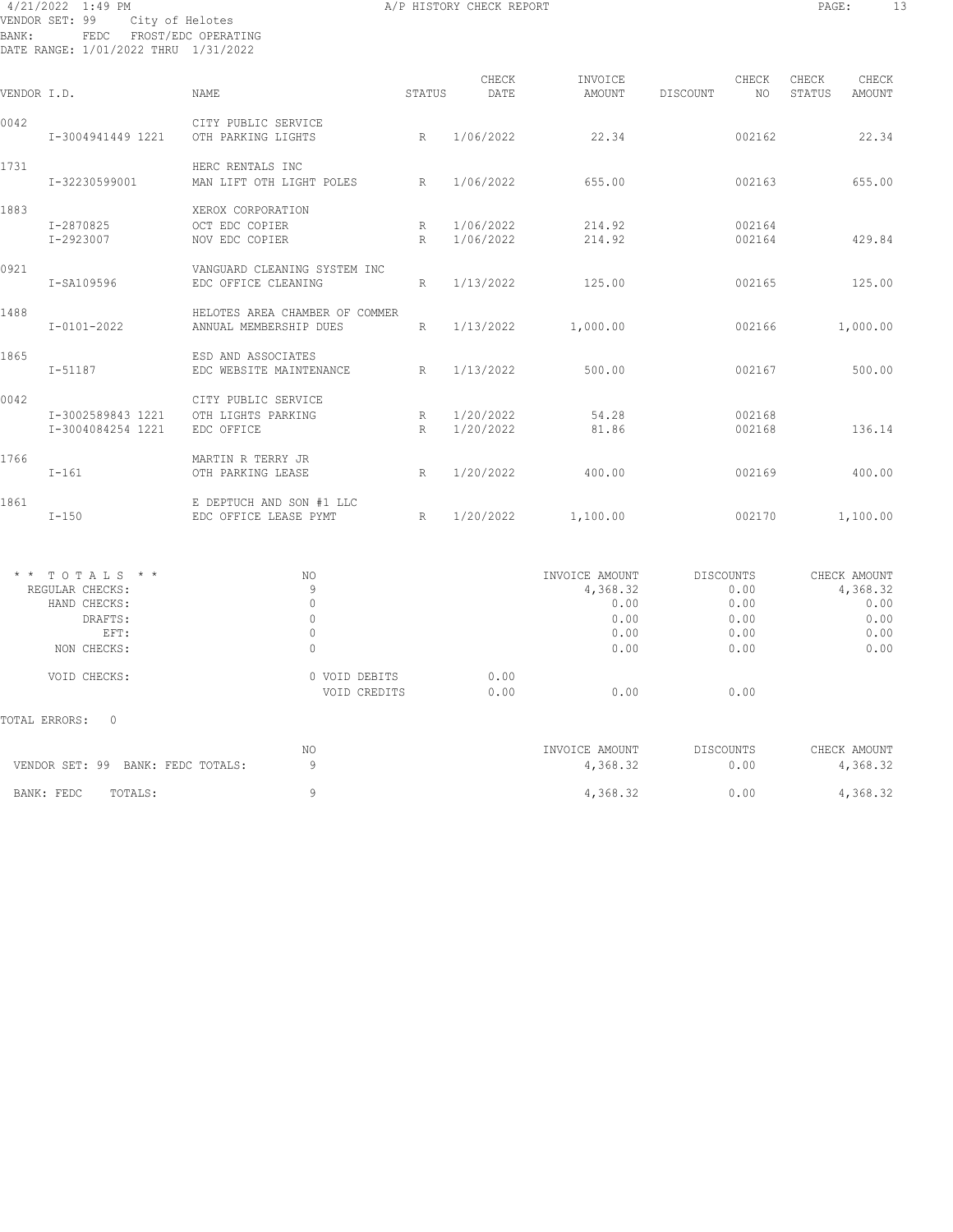## 4/21/2022 1:49 PM A/P HISTORY CHECK REPORT PAGE: 14 VENDOR SET: 99 City of Helotes BANK: FMCT FROST/MC TECHNOLOGY

| DATE RANGE: 1/01/2022 THRU 1/31/2022 |                                  |                                                           |               |                   |                          |                                           |
|--------------------------------------|----------------------------------|-----------------------------------------------------------|---------------|-------------------|--------------------------|-------------------------------------------|
| <b>NAME</b>                          |                                  |                                                           | CHECK<br>DATE | INVOICE<br>AMOUNT | CHECK<br>NO.<br>DISCOUNT | CHECK<br>CHECK<br>STATUS<br><b>AMOUNT</b> |
| MCRS MONTHLY FEE                     |                                  | R                                                         |               | 741.00            | 001247                   | 741.00                                    |
| NO                                   |                                  |                                                           |               | INVOICE AMOUNT    | DISCOUNTS                | CHECK AMOUNT<br>741.00                    |
|                                      |                                  |                                                           |               |                   |                          | 0.00                                      |
|                                      |                                  |                                                           |               |                   |                          | 0.00                                      |
| 0                                    |                                  |                                                           |               | 0.00              | 0.00                     | 0.00                                      |
| $\mathbf{0}$                         |                                  |                                                           |               | 0.00              | 0.00                     | 0.00                                      |
|                                      |                                  |                                                           | 0.00<br>0.00  | 0.00              | 0.00                     |                                           |
|                                      |                                  |                                                           |               |                   |                          |                                           |
| NO                                   |                                  |                                                           |               | INVOICE AMOUNT    | DISCOUNTS                | CHECK AMOUNT                              |
| 1<br>BANK: FMCT TOTALS:              |                                  |                                                           |               | 741.00            | 0.00                     | 741.00                                    |
| 1                                    |                                  |                                                           |               | 741.00            | 0.00                     | 741.00                                    |
|                                      | $\mathbf{1}$<br>0<br>$\mathbb O$ | UTILITY DATA SYSTEMS INC<br>0 VOID DEBITS<br>VOID CREDITS | STATUS        | 1/13/2022         | 741.00<br>0.00<br>0.00   | 0.00<br>0.00<br>0.00                      |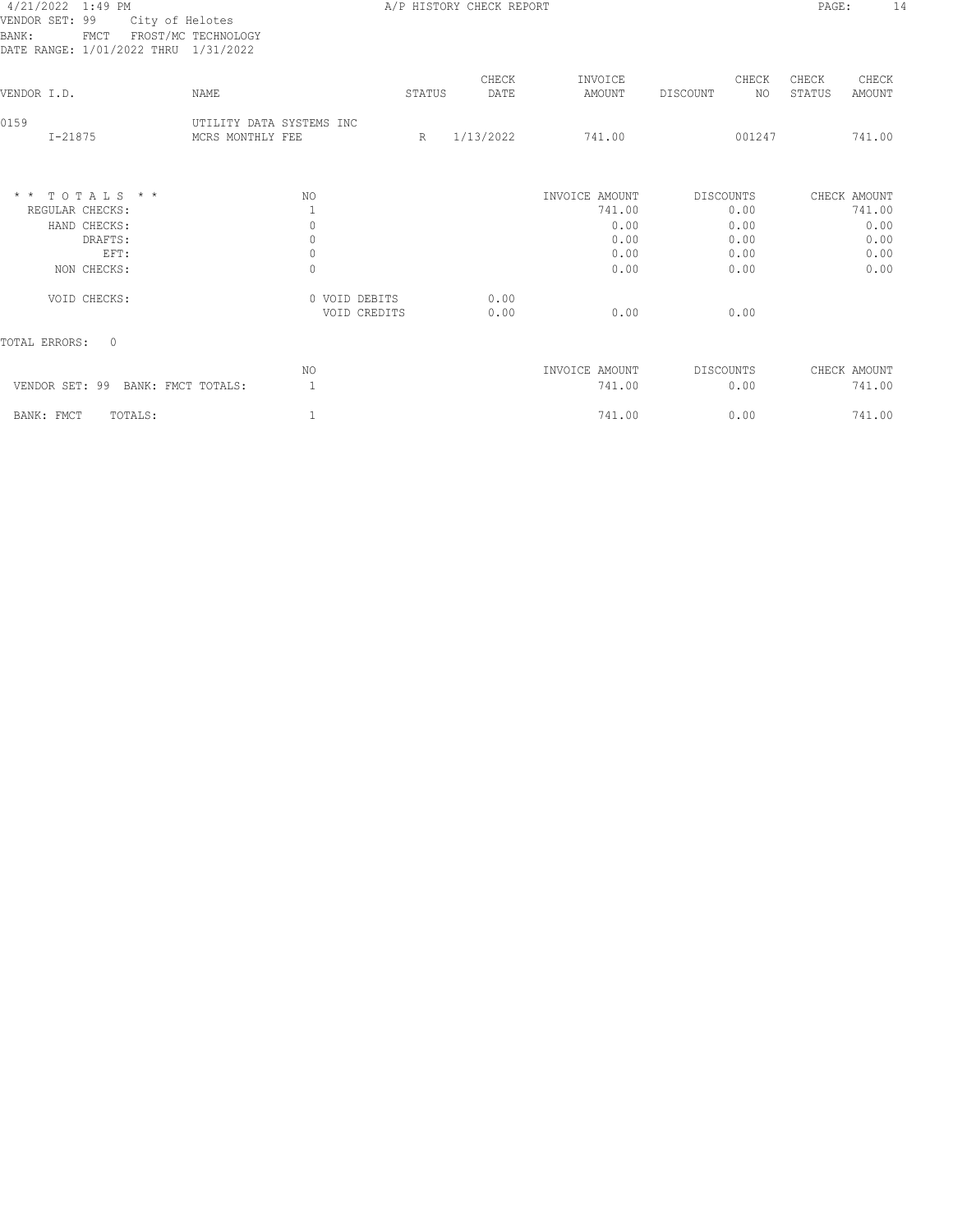### 4/21/2022 1:49 PM A/P HISTORY CHECK REPORT PAGE: 15 VENDOR SET: 99 City of Helotes BANK: FSTRT FROST/STREET MAINTENANCE

| BANK:<br>FSTRT FROST/STREET MAINTENANCE<br>DATE RANGE: 1/01/2022 THRU 1/31/2022 |                                                                                                                    |        |               |                              |                         |                                    |
|---------------------------------------------------------------------------------|--------------------------------------------------------------------------------------------------------------------|--------|---------------|------------------------------|-------------------------|------------------------------------|
| VENDOR I.D.                                                                     | NAME                                                                                                               | STATUS | CHECK<br>DATE | INVOICE<br>AMOUNT            | CHECK<br>DISCOUNT<br>NO | CHECK<br>CHECK<br>STATUS<br>AMOUNT |
| 1049<br>$I - 14654$                                                             | SAFELANE TRAFFIC SUPPLY LLC<br>REPLACE PEDESTRIAN SIGNS                                                            | R      | 1/06/2022     | 247.50                       | 001153                  | 247.50                             |
| 2317<br>$I - 14599$<br>$I - 14656$                                              | INTERSTATE BARRICADES AND MARK<br>ST MKNGS-BRAUN/GALM/IHWAY/SHAE R 1/06/2022 107,954.90<br>STOP BARS SHAENFIELD RD | R      | 1/06/2022     | 6,944.00                     | 001154<br>001154        | 114,898.90                         |
| $*$ * TOTALS * *<br>REGULAR CHECKS:                                             | NO.<br>$\overline{c}$                                                                                              |        |               | INVOICE AMOUNT<br>115,146.40 | DISCOUNTS<br>0.00       | CHECK AMOUNT<br>115,146.40         |
| HAND CHECKS:<br>DRAFTS:                                                         | $\Omega$<br>$\mathbf{0}$                                                                                           |        |               | 0.00<br>0.00                 | 0.00<br>0.00            | 0.00<br>0.00                       |
| EFT:<br>NON CHECKS:                                                             | $\mathbf{0}$<br>0                                                                                                  |        |               | 0.00<br>0.00                 | 0.00<br>0.00            | 0.00<br>0.00                       |
| VOID CHECKS:                                                                    | 0 VOID DEBITS<br>VOID CREDITS                                                                                      |        | 0.00<br>0.00  | 0.00                         | 0.00                    |                                    |
| TOTAL ERRORS:<br>$\Omega$                                                       |                                                                                                                    |        |               |                              |                         |                                    |
| VENDOR SET: 99 BANK: FSTRT TOTALS:                                              | NO.<br>$\overline{c}$                                                                                              |        |               | INVOICE AMOUNT<br>115,146.40 | DISCOUNTS<br>0.00       | CHECK AMOUNT<br>115,146.40         |
| BANK: FSTRT<br>TOTALS:                                                          | $\overline{c}$                                                                                                     |        |               | 115,146.40                   | 0.00                    | 115,146.40                         |
| REPORT TOTALS:                                                                  | 99                                                                                                                 |        |               | 1,197,640.77                 | 0.00                    | 1,197,640.77                       |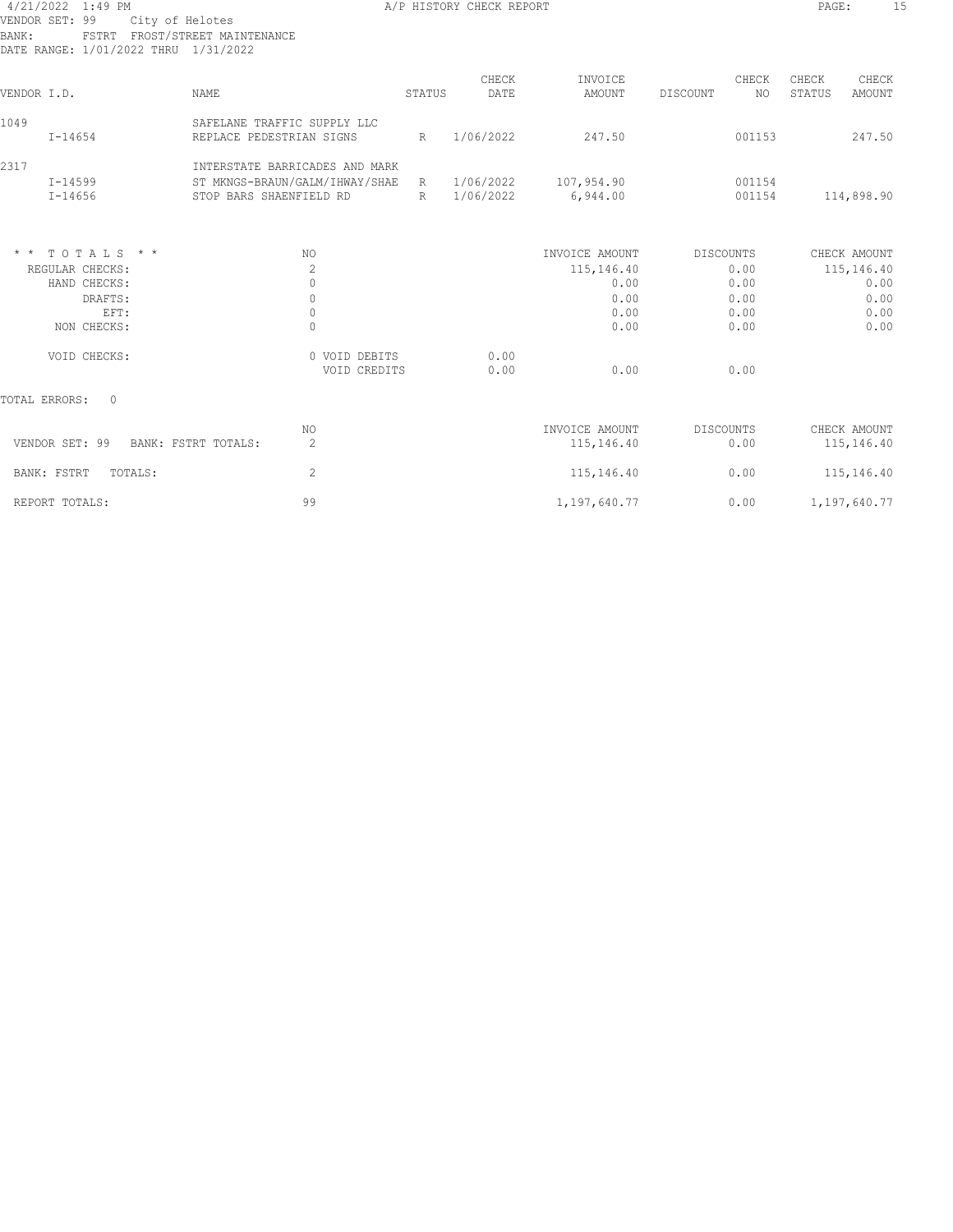|                                                                                                                                                                               | SELECTION CRITERIA                                                                                                      |
|-------------------------------------------------------------------------------------------------------------------------------------------------------------------------------|-------------------------------------------------------------------------------------------------------------------------|
| VENDOR:<br>ALL<br>BANK CODES: All<br>FUNDS:<br>All                                                                                                                            | VENDOR SET: 99-AP VENDOR LIST                                                                                           |
| CHECK SELECTION                                                                                                                                                               |                                                                                                                         |
| INCLUDE ALL VOIDS: YES                                                                                                                                                        | CHECK RANGE: 000000 THRU 999999<br>DATE RANGE: 1/01/2022 THRU 1/31/2022<br>CHECK AMOUNT RANGE: 0.00 THRU 999,999,999.99 |
| PRINT OPTIONS<br>SEQUENCE:                                                                                                                                                    | CHECK NUMBER                                                                                                            |
| PRINT TRANSACTIONS: YES<br>PRINT G/L:<br>UNPOSTED ONLY:<br>EXCLUDE UNPOSTED:<br>MANUAL ONLY:<br>STUB COMMENTS:<br>REPORT FOOTER:<br>CHECK STATUS: NO<br>PRINT STATUS: * - All | NO<br>NO <sub>N</sub><br>NO<br>NO<br>NO <sub>N</sub><br>NO <sub>N</sub>                                                 |
|                                                                                                                                                                               |                                                                                                                         |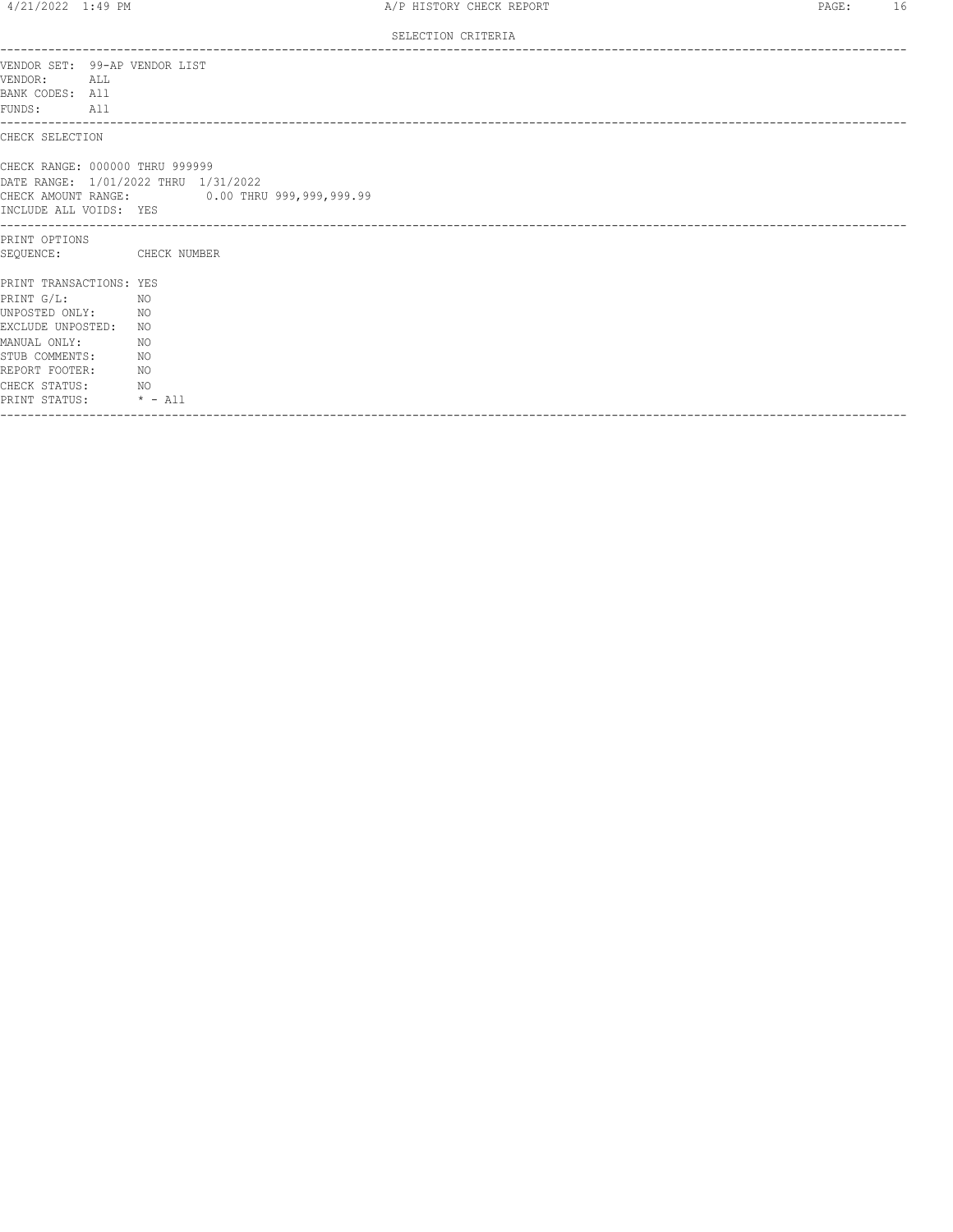### 4/21/2022 1:44 PM P A Y R O L L H I S T O R Y R E P O R T PAGE: 1 PAYROLL NO#: 01 - CITY OF HELOTES SORTED BY EMPLOYEE NO# DATE: 1/01/2022 THRU 1/31/2022

|  |  |  |  |  |  |  | REPORT TOTALS |  |  |  |  |  |  |  |
|--|--|--|--|--|--|--|---------------|--|--|--|--|--|--|--|
|--|--|--|--|--|--|--|---------------|--|--|--|--|--|--|--|

| NBR CHECKS                           | 1ST - QUARTER TOTALS | 141 CHECK(S) |              | 0 CHECK(S)    | 2ND - QUARTER TOTALS 3RD - QUARTER TOTALS 4TH - QUARTER TOTALS<br>0 CHECK(S) |        |                 | 0 CHECK(S)    | $***$ TOTAL $**$<br>141 CHECK(S) |              |  |  |
|--------------------------------------|----------------------|--------------|--------------|---------------|------------------------------------------------------------------------------|--------|-----------------|---------------|----------------------------------|--------------|--|--|
| NET                                  |                      | 234980.56    |              | 0.00          |                                                                              | 0.00   |                 | 0.00          |                                  | 234980.56    |  |  |
| *EARNINGS*                           |                      | HOURS AMOUNT | <b>HOURS</b> | <b>AMOUNT</b> | HOURS                                                                        | AMOUNT | <b>HOURS</b>    | <b>AMOUNT</b> |                                  | HOURS AMOUNT |  |  |
| <b>GROSS</b>                         |                      | 328283.99    |              | 0.00          |                                                                              | 0.00   |                 | 0.00          |                                  | 328283.99    |  |  |
| SALARY<br>$\overline{\phantom{a}}$   | 0.00                 | 74926.42     | 0.00         | 0.00          | 0.00                                                                         | 0.00   | 0.00            | 0.00          | 0.00                             | 74926.42     |  |  |
| REGULAR PAY-                         | 5266.16              | 113492.00    | 0.00         | 0.00          | 0.00                                                                         | 0.00   | 0.00            | 0.00          | 5266.16                          | 113492.00    |  |  |
| FF<br>$\overline{\phantom{a}}$       | 2572.61              | 51331.35     | 0.00         | 0.00          | 0.00                                                                         | 0.00   | 0.00            | 0.00          | 2572.61                          | 51331.35     |  |  |
| CELL ALLOW -                         | 0.00                 | 240.00       | 0.00         | 0.00          | 0.00                                                                         | 0.00   | 0.00            | 0.00          | 0.00                             | 240.00       |  |  |
| OVERTIME PA-                         | 631.92               | 19848.61     | 0.00         | 0.00          | 0.00                                                                         | 0.00   | 0.00            | 0.00          | 631.92                           | 19848.61     |  |  |
| CERTIFICATI-                         | 0.00                 | 2007.92      | 0.00         | 0.00          | 0.00                                                                         | 0.00   | 0.00            | 0.00          | 0.00                             | 2007.92      |  |  |
| PTO                                  | 932.72               | 13680.05     | 0.00         | 0.00          | 0.00                                                                         | 0.00   | 0.00            | 0.00          | 932.72                           | 13680.05     |  |  |
| PTO FIRE<br>$\sim$                   | 137.23               | 2691.99      | 0.00         | 0.00          | 0.00                                                                         | 0.00   | 0.00            | 0.00          | 137.23                           | 2691.99      |  |  |
| HOLIDAY PAY-                         | 2676.28              | 46108.34     | 0.00         | 0.00          | 0.00                                                                         | 0.00   | 0.00            | 0.00          | 2676.28                          | 46108.34     |  |  |
| FLOAT HOL -                          | 80.00                | 1147.45      | 0.00         | 0.00          | 0.00                                                                         | 0.00   | 0.00            | 0.00          | 80.00                            | 1147.45      |  |  |
| ACTING PAY -                         | 0.00                 | 130.32       | 0.00         | 0.00          | 0.00                                                                         | 0.00   | 0.00            | 0.00          | 0.00                             | 130.32       |  |  |
| COMP TAKEN -                         | 48.50                | 1005.22      | 0.00         | 0.00          | 0.00                                                                         | 0.00   | 0.00            | 0.00          | 48.50                            | 1005.22      |  |  |
| COMP EARNED-                         | 3.00                 | 0.00         | 0.00         | 0.00          | 0.00                                                                         | 0.00   | 0.00            | 0.00          | 3.00                             | 0.00         |  |  |
| CE TIME $\frac{1}{2}$                | 128.87               | 0.00         | 0.00         | 0.00          | 0.00                                                                         | 0.00   | 0.00            | 0.00          | 128.87                           | 0.00         |  |  |
| DISC LEAVE -                         | 24.00                | 0.00         | 0.00         | 0.00          | 0.00                                                                         | 0.00   | 0.00            | 0.00          | 24.00                            | 0.00         |  |  |
| HOL EARN<br>$\overline{\phantom{a}}$ | 80.00                | 0.00         | 0.00         | 0.00          | 0.00                                                                         | 0.00   | 0.00            | 0.00          | 80.00                            | 0.00         |  |  |
| HOL TAK<br>$\overline{\phantom{a}}$  | 84.50                | 1674.32      | 0.00         | 0.00          | 0.00                                                                         | 0.00   | 0.00            | 0.00          | 84.50                            | 1674.32      |  |  |
| *DEDUCTIONS*                         | EMPLOYER             | DEDUCT       | EMPLOYER     | DEDUCT        | EMPLOYER                                                                     | DEDUCT | <b>EMPLOYER</b> | DEDUCT        | EMPLOYER                         | DEDUCT       |  |  |
| AFLAC NON C                          | 0.00                 | 26.28        | 0.00         | 0.00          | 0.00                                                                         | 0.00   | 0.00            | 0.00          | 0.00                             | 26.28        |  |  |
| AFLAC CAF -                          | 0.00                 | 447.00       | 0.00         | 0.00          | 0.00                                                                         | 0.00   | 0.00            | 0.00          | 0.00                             | 447.00       |  |  |
| COL LIFE<br>$\sim$ $-$               | 0.00                 | 199.22       | 0.00         | 0.00          | 0.00                                                                         | 0.00   | 0.00            | 0.00          | 0.00                             | 199.22       |  |  |
| COL LIF CAF-                         | 0.00                 | 861.94       | 0.00         | 0.00          | 0.00                                                                         | 0.00   | 0.00            | 0.00          | 0.00                             | 861.94       |  |  |
| CHILD SUPRT-                         | 0.00                 | 950.76       | 0.00         | 0.00          | 0.00                                                                         | 0.00   | 0.00            | 0.00          | 0.00                             | 950.76       |  |  |
| DENTAL-CAF -                         | 855.00               | 803.00       | 0.00         | 0.00          | 0.00                                                                         | 0.00   | 0.00            | 0.00          | 855.00                           | 803.00       |  |  |
| DENTAL INS -                         | 801.58               | 327.60       | 0.00         | 0.00          | 0.00                                                                         | 0.00   | 0.00            | 0.00          | 801.58                           | 327.60       |  |  |
| DEP VISION -                         | 227.94               | 74.06        | 0.00         | 0.00          | 0.00                                                                         | 0.00   | 0.00            | 0.00          | 227.94                           | 74.06        |  |  |
| FD REIMBURS-                         | 0.00                 | 277.70       | 0.00         | 0.00          | 0.00                                                                         | 0.00   | 0.00            | 0.00          | 0.00                             | 277.70       |  |  |
| HEALTH-CAF -                         | 11566.88             | 6592.08      | 0.00         | 0.00          | 0.00                                                                         | 0.00   | 0.00            | 0.00          | 11566.88                         | 6592.08      |  |  |
| HEALTH SAVI-                         | 542.28               | 30.00        | 0.00         | 0.00          | 0.00                                                                         | 0.00   | 0.00            | 0.00          | 542.28                           | 30.00        |  |  |
| HLTH SAV CA-                         | 903.80               | 898.40       | 0.00         | 0.00          | 0.00                                                                         | 0.00   | 0.00            | 0.00          | 903.80                           | 898.40       |  |  |
| RETIRE-ICMA-                         | 0.00                 | 5830.00      | 0.00         | 0.00          | 0.00                                                                         | 0.00   | 0.00            | 0.00          | 0.00                             | 5830.00      |  |  |
| ICMA %                               | 0.00                 | 327.80       | 0.00         | 0.00          | 0.00                                                                         | 0.00   | 0.00            | 0.00          | 0.00                             | 327.80       |  |  |
| LIFE INS<br>$\sim$                   | 3336.48              | 519.24       | 0.00         | 0.00          | 0.00                                                                         | 0.00   | 0.00            | 0.00          | 3336.48                          | 519.24       |  |  |
| HEALTH INS -                         | 11123.84             | 1525.54      | 0.00         | 0.00          | 0.00                                                                         | 0.00   | 0.00            | 0.00          | 11123.84                         | 1525.54      |  |  |
| ICMA ROTH -                          | 0.00                 | 988.46       | 0.00         | 0.00          | 0.00                                                                         | 0.00   | 0.00            | 0.00          | 0.00                             | 988.46       |  |  |
| TMRS-RETMNT-                         | 23757.29             | 22729.18     | 0.00         | 0.00          | 0.00                                                                         | 0.00   | 0.00            | 0.00          | 23757.29                         | 22729.18     |  |  |
| UNIFROM<br>$\overline{\phantom{a}}$  | 0.00                 | 0.00         | 0.00         | 0.00          | 0.00                                                                         | 0.00   | 0.00            | 0.00          | 0.00                             | 0.00         |  |  |
| DEP VISION--                         | 258.58               | 167.50       | 0.00         | 0.00          | 0.00                                                                         | 0.00   | 0.00            | 0.00          | 258.58                           | 167.50       |  |  |
| *TAXES*                              | TAXABLE              | TAX          | TAXABLE      | TAX           | TAXABLE                                                                      | TAX    | TAXABLE         | TAX           | TAXABLE                          | TAX          |  |  |
| FEDERAL W/H-                         | 289627.09            | 25361.29     | 0.00         | 0.00          | 0.00                                                                         | 0.00   | 0.00            | 0.00          | 289627.09                        | 25361.29     |  |  |
| STATE $W/H$ -                        | 0.00                 | 0.00         | 0.00         | 0.00          | 0.00                                                                         | 0.00   | 0.00            | 0.00          | 0.00                             | 0.00         |  |  |
| FICA<br>$\overline{\phantom{a}}$     | 318514.07            | 19747.89     | 0.00         | 0.00          | 0.00                                                                         | 0.00   | 0.00            | 0.00          | 318514.07                        | 19747.89     |  |  |
| MEDICARE<br>$\sim$                   | 318514.07            | 4618.49      | 0.00         | 0.00          | 0.00                                                                         | 0.00   | 0.00            | 0.00          | 318514.07                        | 4618.49      |  |  |
| EIC CREDIT -                         |                      | 0.00         |              | 0.00          |                                                                              | 0.00   |                 | 0.00          |                                  | 0.00         |  |  |